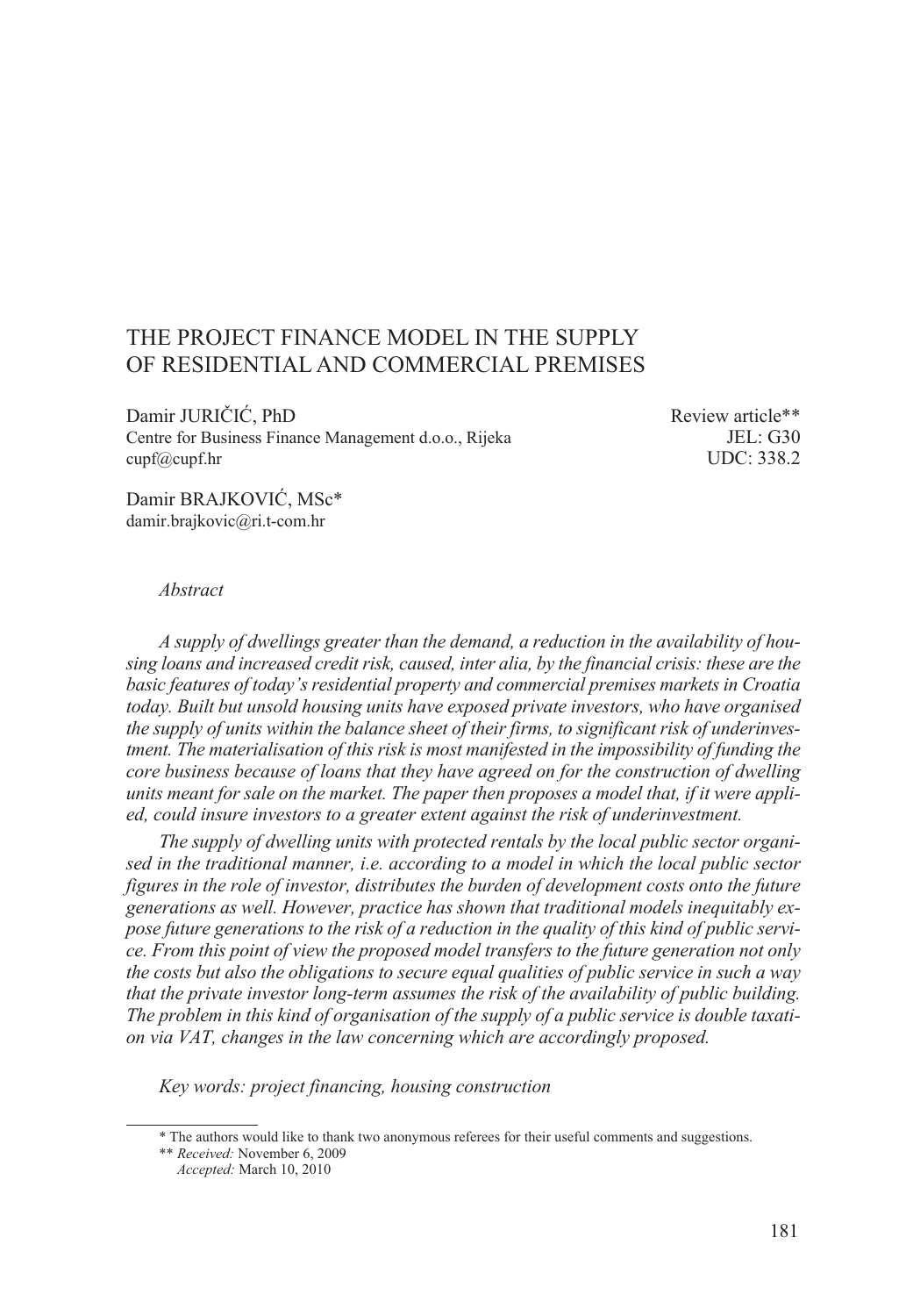## **1 Introduction**

A considerable number of different models for the supply of dwellings and commercial premises exists in the Croatian market. Two fundamental models stand out: the sale of commercial premises and dwellings, and rental with a non-returnable rent. The supply of built dwellings has not met with corresponding demand for a number of reasons, one of the most important of which is the reduced supply of housing loans from banks, as a result of enhanced credit risks. In such market conditions, investors who have financed the costs of developing structures by borrowing have got into a situation in which loans have matured and yet the built units have not been able to be sold to either natural or legal entities above all because of a reduction in the supply of housing loans. This article will present a model in the framework of which loans for the construction of buildings would be refinanced over the long term, and the buildings would be supplied to a new market, characterised by long-term lease and transfer of ownership of the rented structure on maturity of the long-term lease without further charge.<sup>1</sup> A similar model exists in developed countries, most of all in the segment in which dwellings are supplied by the local public sector. There have been attempts to make this model viable in this country; however, the application of existing tax regulations to the model makes it unjustifiable for the reason of the double taxation attracted by some transactions. For this reason the article proposes modifications to some of the regulations the objective being that all the agents in the project should have an interest and reap greater benefits than in the traditional models of sale and rental.

## **2 The fundamental features of existing models of the supply of business and housing premises and the techniques of project financing**

A number of years in which long-term loans were available to legal and above all to natural persons led to a situation in which demand for dwellings and commercial premises was greater than the supply. Such a supply-demand mismatch led to a rise in the sales price of new and already existing residential and commercial property and generated a whole series of new individual investors who identified a chance for earnings in the sale of newly built residential and commercial premises. The supply was financed with relatively short-term loans (most often up to three years), the maturity period of which should have been sufficient for development and sale. An important characteristic of this model of financing is that the share of the loan in the total sources of funding was very high. On the other hand, demand for this kind of newly built premises, depending on whether the purchase was private or corporate, was financed with long-term loans, with maturity periods of ten to thirty years. The most frequently employed model for the supply of new commercial or residential property is shown in Diagram 1.

<sup>&</sup>lt;sup>1</sup> Because of the difficulties in the sale of products, in the 1930s in the USA various forms of leasing and renting real estate and later of moveables began. Such transactions appeared in the UK in the 1950s, and in the 1960s in other countries of Europe (Vukičević, 2000).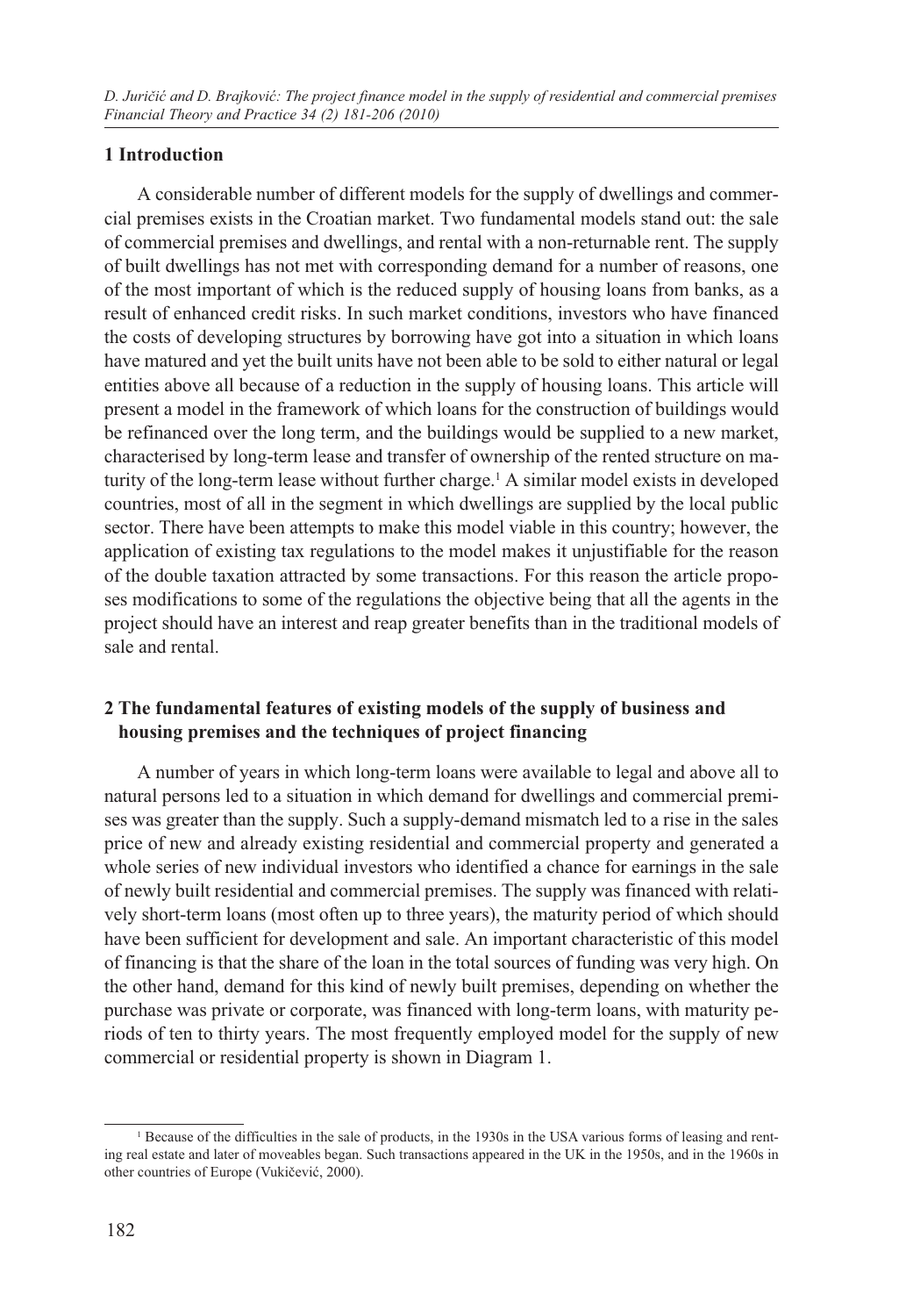

*Diagram 1: Existing model for financing the construction and sale of residential and commercial property*

Diagram 1 shows clearly that the investor takes on short term loans (1) so as to pay from this credit most of the costs of building to the contractor (2). When the buildings are completed, the investors sell them to corporates or individuals (3) who mostly pay for the purchase with long-term loans (4). Creditors and investors call this manner of financing project financing. However, the use of the term project financing with such models is not in line with the theory and world practice in project financing (Esty, 2004; Gatti, 2008; Finnerty, 1996; Nevitt and Fabozzi, 2000; Levy, 1996; Merna and Njiru, 2002; Hoffman, 2008; Built-Siering and Dewulf, 2006; Yescombe, 2007). Accordingly it is necessary to differentiate financing projects (balance sheet financing) and project financing (off-balance sheet financing). In the model described in Diagram 1, which represents the financing of a project, the loan is granted to the investor's parent firm. In nature, every new construction project is on the one hand stated in the assets of the investor, and on the other hand, the source of financing of this project in the investor's liabilities. Several projects in the assets most often mean several loans in the liabilities. This is in contrast to the theory of project financing, since in the use of the technique of project financing the parent firm of the investor does not take out a loan, rather the special purpose entity<sup>2</sup> that lasts for a defined period.

<sup>2</sup> SPE (special purpose entity) or SPV (special purpose vehicle).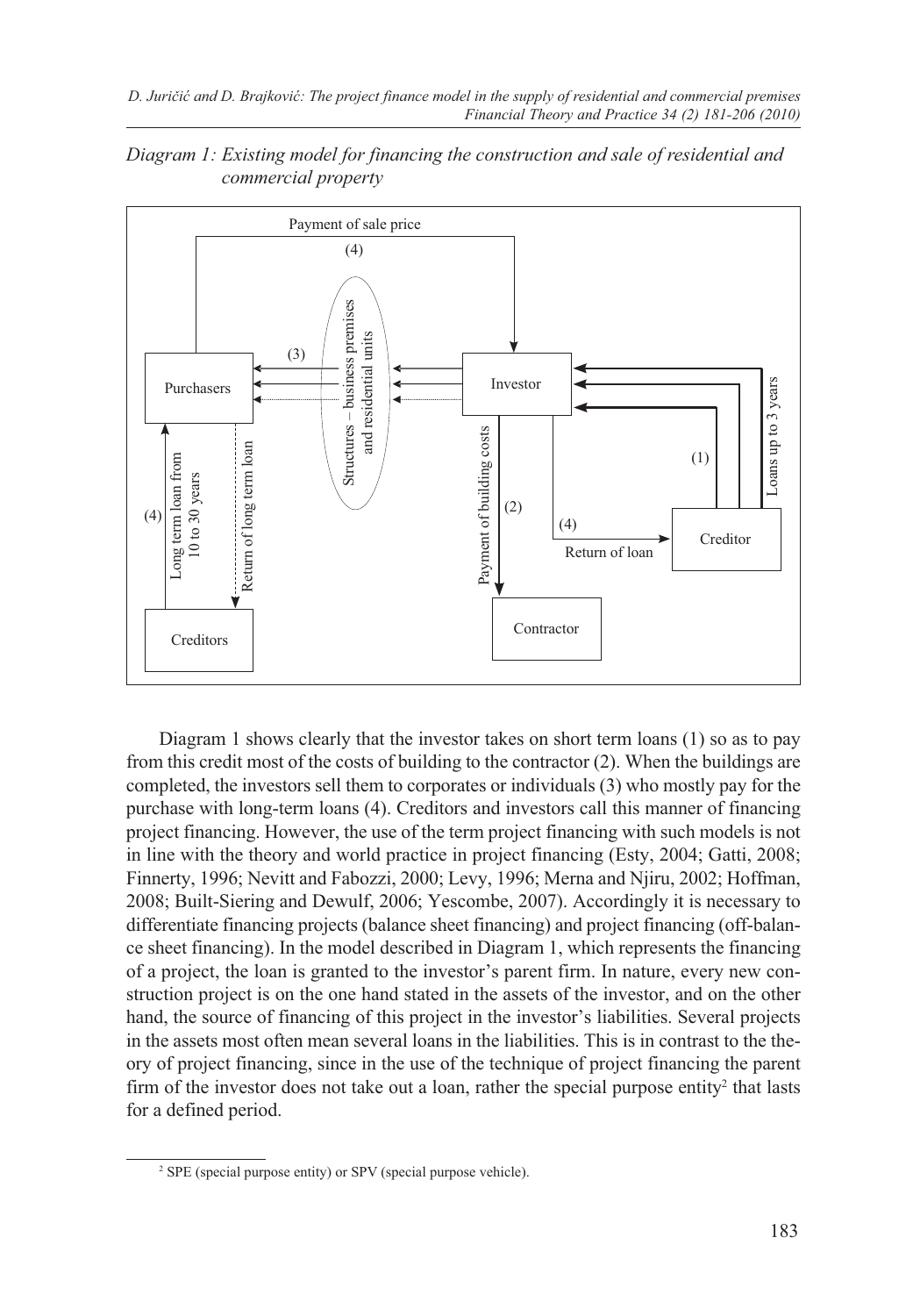The second contradiction to the theory of project financing is that the sequenced projects in the balance of the core business firm of the investor have been financed with loans of relatively short maturities, as against the loans that are used in the financing of special purpose entities that most often have a maturity in excess of ten years.

Then, the basic security instruments of these loans have been the land and the built structure the construction of which was being financed, but as additional "hard" security instruments a lien is placed on some other piece of real estate owned by the investor. In the application of the project financing technique the basic collateral is the structure the construction of which is being financed. This object is owned by the SPE, and if the parent firm gives an additional guarantee, this is a corporate guarantee to cover any deficit in the cash flow of the SPE without the creditor having any right to recover money from the parent company of the investor.

One more situation of the described model does not support the use of the term project financing; the creditor, taking standard insurance instruments from the investor, i.e. the parent company of the firm that is here also an investor, has the right to collect from the whole cash flow of the investor. That is, the insurance of the parent company of the investor from what is called contamination risk<sup>3</sup> (Gatti, 2008) is one of the basic motivations for the application of the technique of project financing in the framework of which the new project is financed via a SPE. Accordingly, from what has been said, it is clear that the model described in Diagram 1, which is the model most employed in practice in Croatia, cannot be termed a model in which the technique of project financing is used. In order to reduce the risk of the occurrence of financial difficulties, the investor has to build and sell all the structures by the latest down to the date of the maturity of the loan used to finance the construction, i.e. by three years at the latest.

When an investor builds commercial or residential property not intending to sell but to let it on long leases, then the model is somewhat different, and is organised as in Diagram 2.

By negotiating a longer maturity for the loan (1) from which the construction of the building (2) is financed, the investor reduces the risk of the occurrence of financial adversities. This loan is repaid (4) from the revenue obtained from leasing or letting the structure (3), and should this revenue be insufficient to service the matured annuity, the difference will be made up from the other revenue of the investor. In this case too it is not a matter of employing the project financing technique, mainly for the reason that, most often, in this case too, it is the parent company of the investor that is financed, and the duration of the legal entity that takes on the loan and lets out the structures does not have a limited period, which is the case with SPEs. This model of leasing is determined by one more essential factor, which is that in the event of the rent being broken off by either lessor or lessee, the lessee has no chance of reimbursement of the total lease fees paid from the new lessor.

<sup>&</sup>lt;sup>3</sup> When an investor in its assets has two projects one of which works with a surplus and the other with a deficit, then the deficit of one project contaminates (makes draughts on) the surplus of the other. The contamination risk then is the likelihood that the poor performance of one project will jeopardise the operations of another and the whole of the remaining assets of the investor.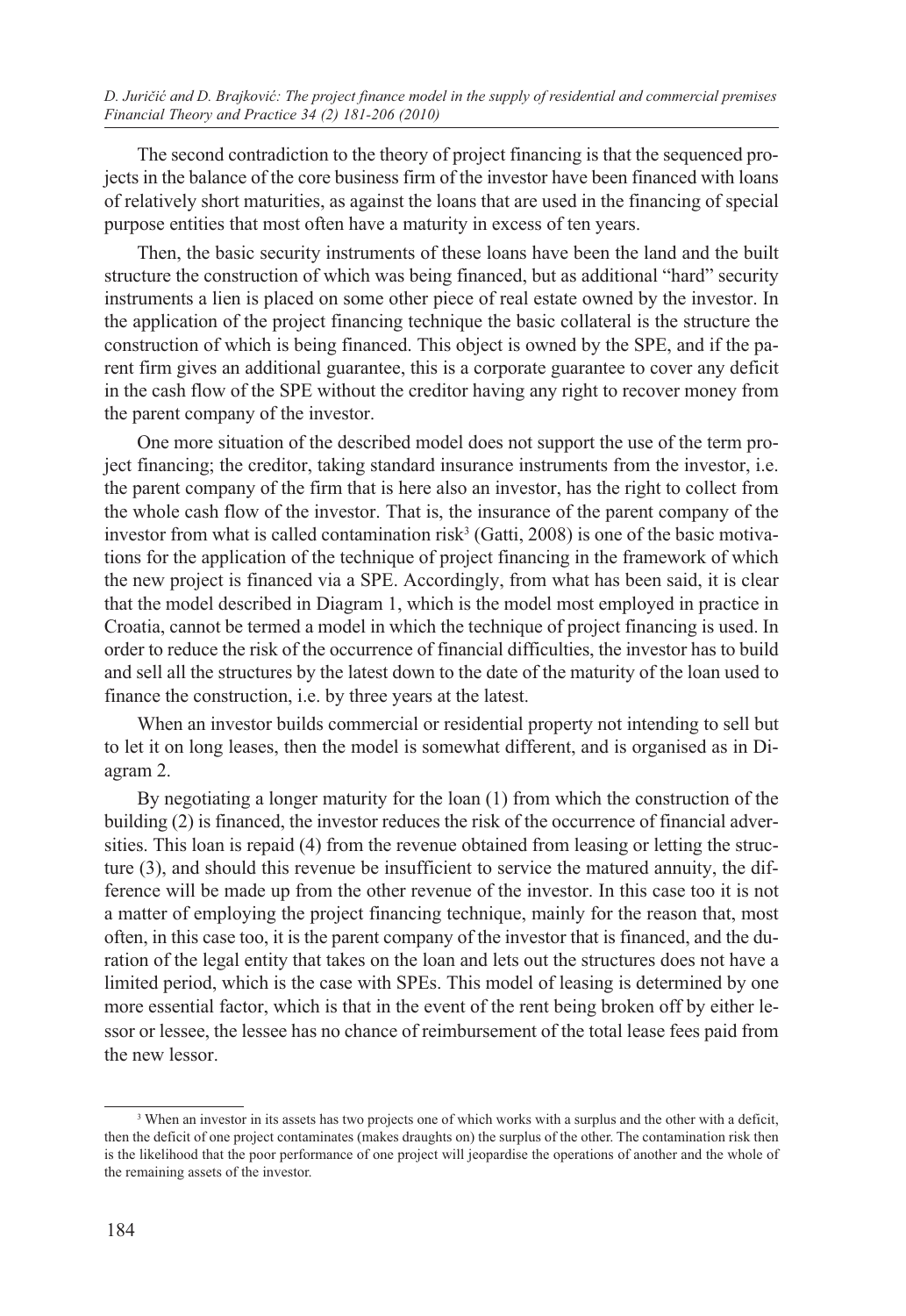

*Diagram 2: Existing model for financing structures to be leased*

## **3 Advantages and drawbacks of existing (traditional) models**

These models for property development and letting that, for the sake of more effective distinction from the newly proposed model, can be called traditional models have the following advantages.

- The model is easy to understand.
- In the case of a rise in demand for dwellings and business premises the model can be put into practice quite rapidly.
- Corporate banking loans for the development of buildings usually have short maturities. The loans used to finance development costs mature in a period of two to three years. For smallish structures this period is enough for the conclusion of the construction works and the implementation of the sale procedure. Since these loans mature a single time at maturity and since during the time they are being used they attract only intercalary interest, this form of financing gives high yields for the creditor. Because of the short maturity, it can be used several times in a short period. Because of the relatively high ratio between sale price and cost price in conditions of the availability of long-term loans from which the purchase is financed, these loans are relatively well secured by a favourable relation between the market price of the collateral and the amount of the loan.
- When the development is finished, the creditor disperses the credit risk among the individual purchases of dwellings and business premises the development of which is financed from one, for example, three year loan.
- The risk of repayment of a three year loan for the construction of the structure is controlled by the long-term housing loans.
- In conditions in which the market is on the rise the government can collect large sums of value added and property transfer tax.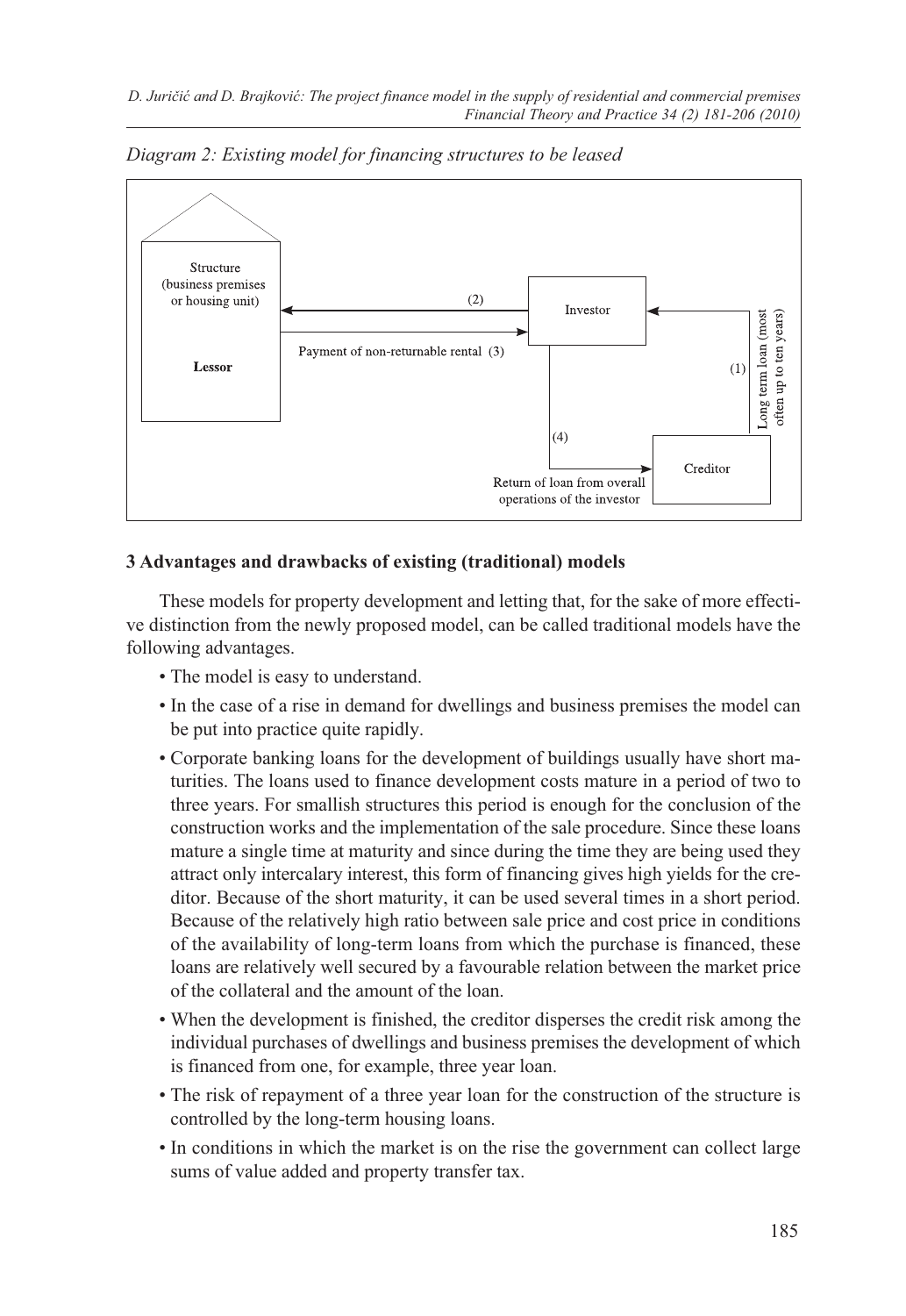*D. Juričić and D. Brajković: The project finance model in the supply of residential and commercial premises Financial Theory and Practice 34 (2) 181-206 (2010)*

Notwithstanding all these advantages, these models also have some essential drawbacks or disadvantages that come out precisely during a time in which the market for long-term loans stagnates, which leads greatly to a reduction in demand for commercial premises and housing. The most important drawbacks of these models are as follows.

- Difficult development loan servicing in conditions in which the market for long-term housing loans to natural persons and corporate investment loans is stagnant. In such conditions, loan repayments have to be secured by foreclosures or other measures.
- In the case of financial hardships on the part of users of long-term loans for the purchase of buildings, the collection procedure via foreclosure and sale is lengthy.
- In the model of letting out the structure, the tenants or lessees do not have any chance of being reimbursed for the rentals paid.
- In the dwelling rental model the investor has additional costs because the VAT incurred during the course of the investment cannot be reimbursed in its entirety.
- On the conclusion of the sale, in a relatively short period of time, the purchaser loses all rights to make claims upon the vendor if there should be defects in the building.
- In the case in which commercial premises are bought from a corporation, the debt from which the purchase is financed is shown in the balance sheet. In the case in which a corporation buys commercial premises, it finances the purchase from a long-term investment loan. This long-term loan is stated in the balance sheet of the corporation. It increases the risk of under-investment, which means that the corporation has a reduced credit capacity and reduced ability to borrow for any other business possible business undertakings.
- The complex and lengthy procedure of the foreclosure process for the collection of the debt. In the event of the loan being permanently uncollectible, the creditor, having pronounced the loan due, collects via foreclosing on the collateral. This procedure is in practice long-lasting, makes creditors unpopular, and inflicts material damage on the user of the loan.
- In the model in which buildings are let, the rental is often too small to cover the due long-term debt service payments and the shortfall has to be made from the remaining cash flow of the investor.
- In conditions in which the economy is contracting, the government loses large sums of revenue from value added tax and real estate transfer tax.

## **4 The build, lease and transfer model**

Combining the advantages and reckoning with the drawbacks of the two previously described models for the supply of housing and commercial premises and, of course, in conjunction with modifications in the tax laws, it is possible to put forward a new model that is based on long-term lease and transfer of title on the conclusion of the lease period.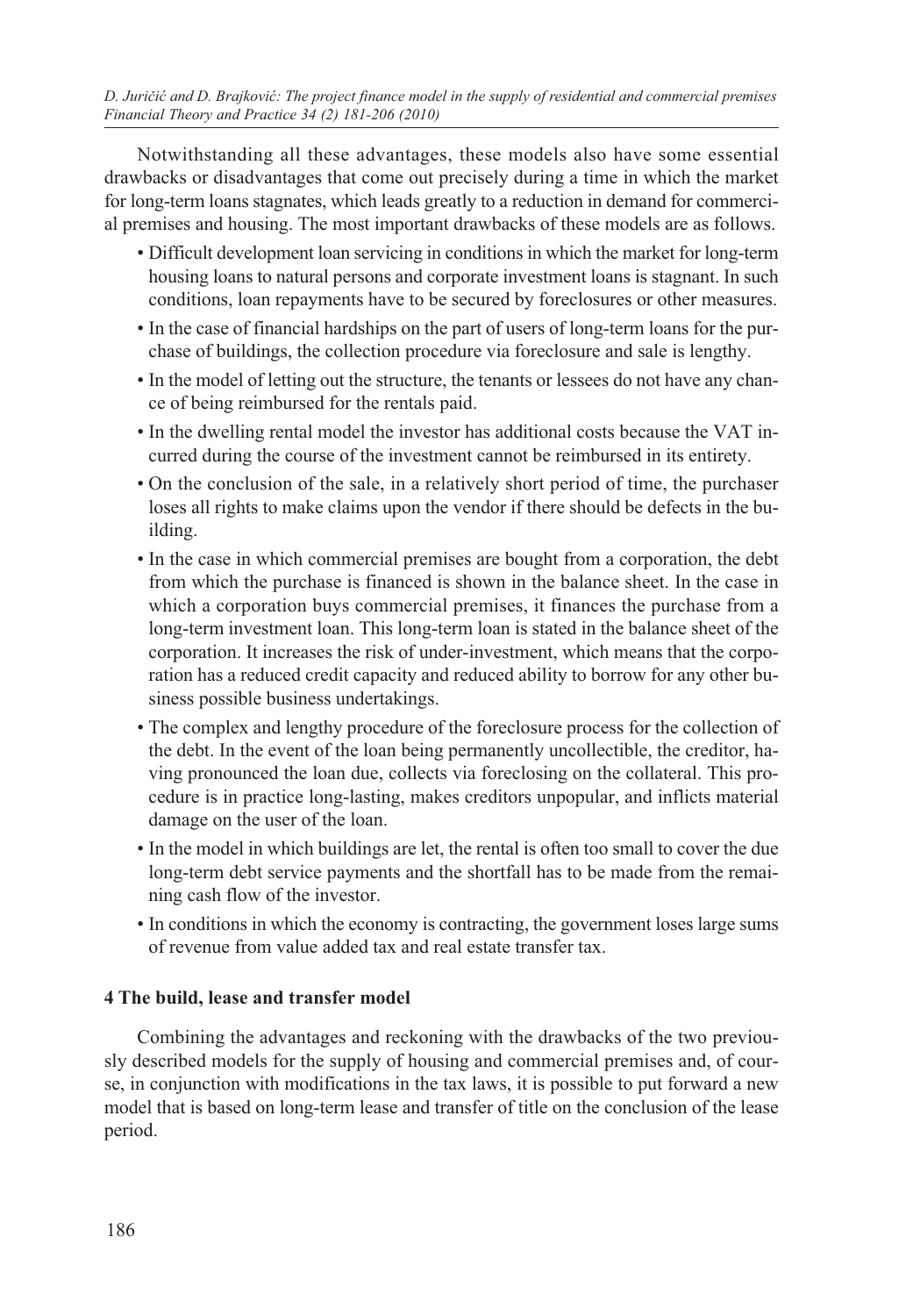This is a model in which the investor builds and finances the development of the structures and makes them available to individuals and corporations on long-term leases. The organisation of the build, lease and transfer model (BLT) is shown in Diagram 3.



*Diagram 3: The build, lease and transfer model*

The parent firm of the investor organises the development and the financing of the project for the construction of buildings via a SPE (Finnerty, 1996) (1). This company takes on a debt covering most of the total costs of development with financial institutions (2). The SPE enters into contracts necessary for the performance of the project with other agents in the project (3) and makes a long-term lease arrangement with the lessee (4). From the rentals received the SPE pays for operational costs, financing costs (6) and profit to the owner (7). With this kind of organisation it is made sure that the debt for the project is not recorded in the balance sheet of the parent firm but in the balance sheet of the SPE, which reduces the risk of parent firm under-investment (Esty, 2003; 2004). The risk of under-investment means the risk that the parent firm will be unable to take out more loans for new business opportunities or projects because it is already in debt with to the extent of the loan for the existing project. This is the situation when the first builds structures according to the traditional model. Since in the BLT model the debt is transferred to the SPE, of which there can be several, depending on the number of projects, the balance sheet of the parent company has no registered debt. The parent firm makes its earnings over a long period of time, and if it is also the contactor, it makes sure that its capacities are fully engaged. Since the value of the equity of the parent firm in the SPE partially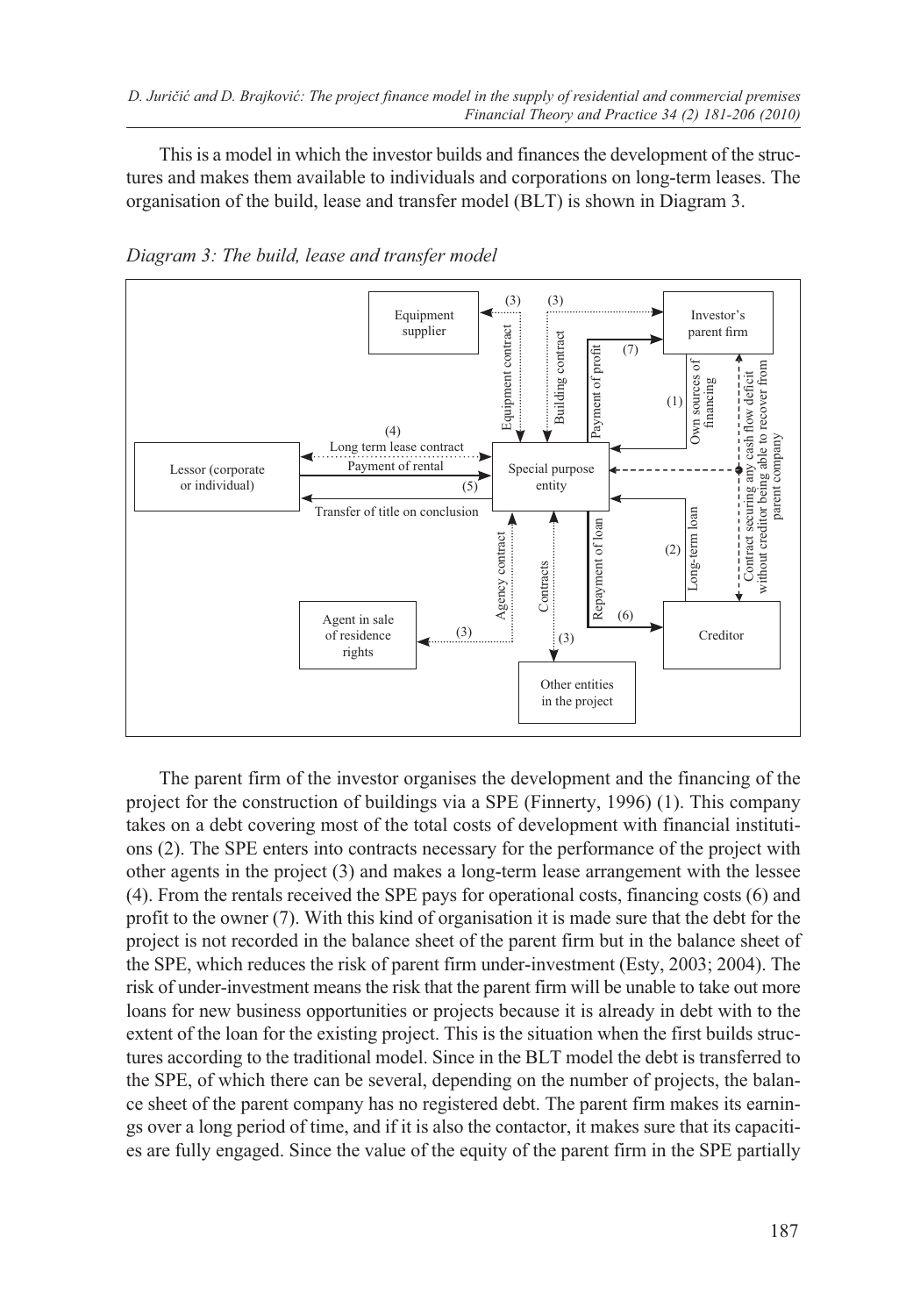depends on the real collection of future earnings (collected profit made by the SPE), the parent company can always sell its equity in the secondary market and in this way can in a short period of time collect the current value of future earnings.

Depending on numerous factors<sup>4</sup>, the parent firm can contract with the creditor concerning reimbursement of the monetary deficit in the SPE. Since the creditor will estimate the credit risk according to its estimate of the cash flows that are generated during the exploitation of the SPE assets (residential and commercial premises), i.e. the likelihood of creating a sufficient volume of flows from the contractual rental, the parent firm in this contract binds itself that if the SPE does not generate a sufficient volume of inflows, it will reimburse the deficit produced. This guarantee does not give the right of reimbursement to the parent firm from the SPE without the additional consent of the creditor. The parent company does not guarantee for the total value of the loans, but only for the SPE deficit produced.

Since the principal in the project is the SPE, this legal entity goes on to enter into contracts about the development, the insurance of the structure with the insurance company and perhaps about its equipping if it estimates that the structure can be better supplied to the market partially fitted (for example, with kitchen, bathroom, built in wardrobes and so on). Further, an important factor in the model is a contact with a real estate agent in the sale of residence rights. For the lessee enters into a contract with the SPE to purchase the residence right. In this contract, the lessee acquires the right to use the structure for the time that it duly pays the rental. However, should it happen that the lessee is no longer able to pay the rental or decides wilfully to halt the payment of the rental, it acquires the right to sell the acquired residence right on the market and through this sale to get back a part or the whole of the rentals paid to that date. The new lessee evaluates the value that he is prepared to pay to acquire the right to reside and continue the payment of the rentals until they mature and in this way to acquire the right of transfer of ownership of the property without any fee, in concert with the payment of the real property transfer tax.

As compared to the investor in the traditional model of constructing business and residential premises that make their profit by the act of selling the structure, in the BLT model the investor realises its profit in the period in which the project lasts (for example, 15 years). However, in the BLT model too it is possible to collect the profit even before the maturity of the project, but in this case this is achieved by the sale of the equity in the SPE on the secondary market.

## **5 Advantages and disadvantages of the build, lease and transfer model**

As compared with the existing models of building structures with the aim of selling or with the aim of letting/leasing to third persons, the BLT model has the following advantages.

• Greater mobility of the workforce (i.e. lessees/renters) on the labour market is enabled.

<sup>4</sup> Structure of sources of financing of the SPE, the vigour of demand for housing units, the number of preliminary lease contracts made, the amount of the rental, location of the structures and so on.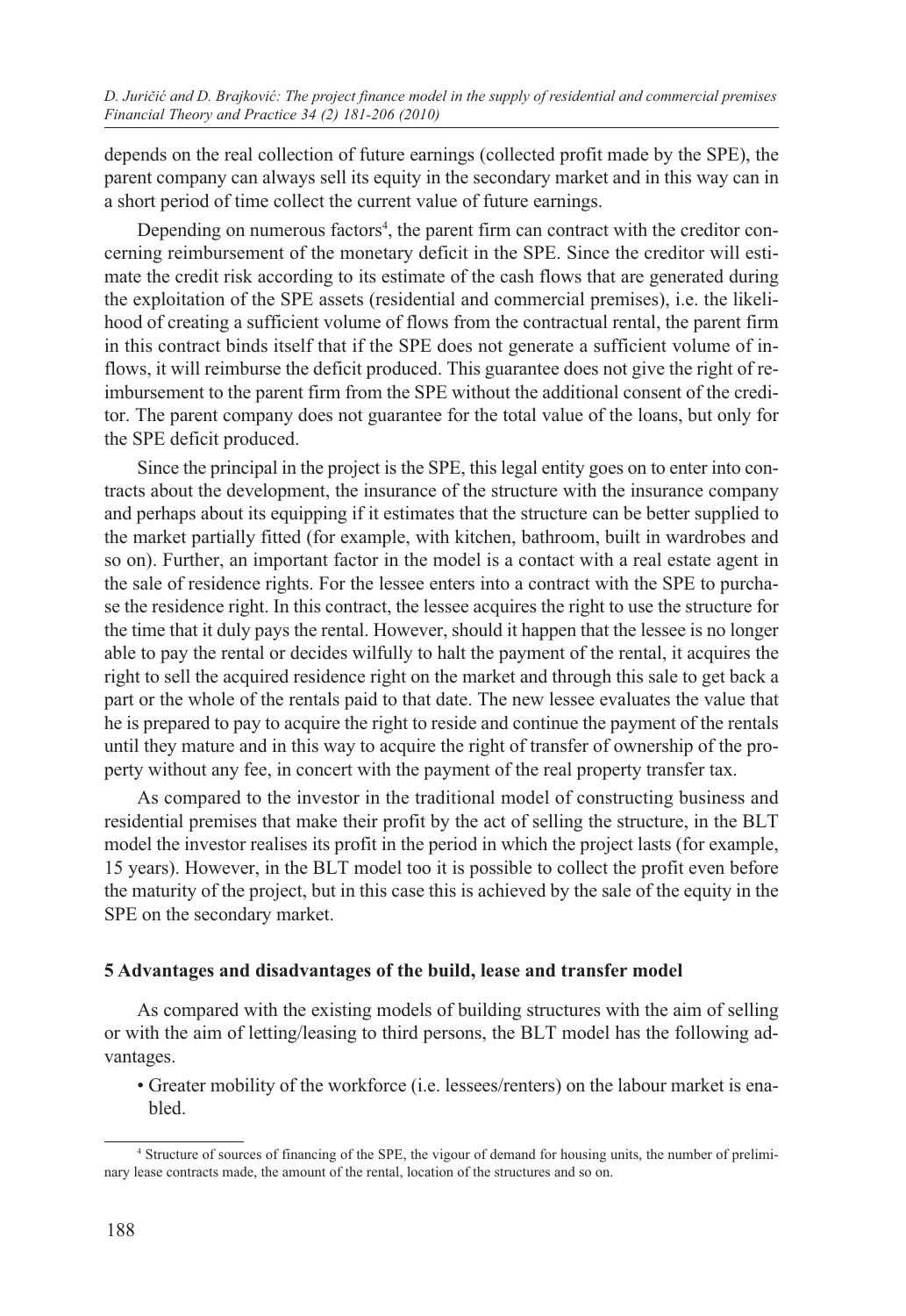- Investors can trade their equity in the SPE thus creating a secondary market.
- Lessees can sell their residential rights and depending on the price recoup the amounts of rental paid thus creating a new market in residential rights.
- If the lessee is a legal entity from an administrative activity<sup>5</sup>, the rental is an entirely tax deductible expenditure, which means that there are significant tax savings.
- No debt is recorded in the balance sheet of the lessee.
- The VAT contained in the sale price of the structure is spread out over the number of instalments of the lease.
- The base for the real estate transfer price contained in the calculation of the cost price is also spread out over the number of instalments of the lease.
- The structure becomes the property of the lessee without any fee (apart from the liability of paying real estate transfer tax) on the payment of the last rental.
- The payment of real estate transfer tax is postponed during the time of the contracted lease. This tax is paid with the last instalment of the lease.
- The condominiumisation of the residential units can be agreed upon as instrument of credit security for the benefit of the creditor.
- Investors ensure a long period for making their profit.
- Credit institutions, making use of economies of scale, incur smaller unit costs of preparation and processing loan applications since in this model one loan only is given, while in the traditional model numbers of loans are made, depending on the number of housing units credited.
- The amount of the rental<sup>6</sup> does not differ essential from the annuity in the traditional model and is sufficient to cover the operational costs of the SPE, the due instalments of the loan and the profit that is paid to the parent company of the investor (see Appendix 1).
- The creditor disperses the credit risk via the more frequent and simpler changes of lessee as compared to changes of owner in the traditional model of the building and sale of structures.
- Should it be impossible to lease individual condominiumised housing units for a long period of time, the creditor retains the possibility of foreclosing and selling by activating the contractual security instrument. As compared with the traditional model, the creditor has equally solid collateral.
- It is to be expected that if the rental cannot be paid, the residential or business building, with proper lease agreements, can be more swiftly and simply vacated of people and things than is the case in which the purchaser of the structure is credited (the traditional model).

<sup>&</sup>lt;sup>5</sup> This primarily applies to service activities, such as insurance and banking, legal, architectural, IT, advisory, commercial and catering and so on activities that are carried out in business premise of this kind (flat and commercial space).

<sup>6</sup> The amount of the rental depends on the distribution of the risks among those taking part in the project, or the risk assumed by the SPE.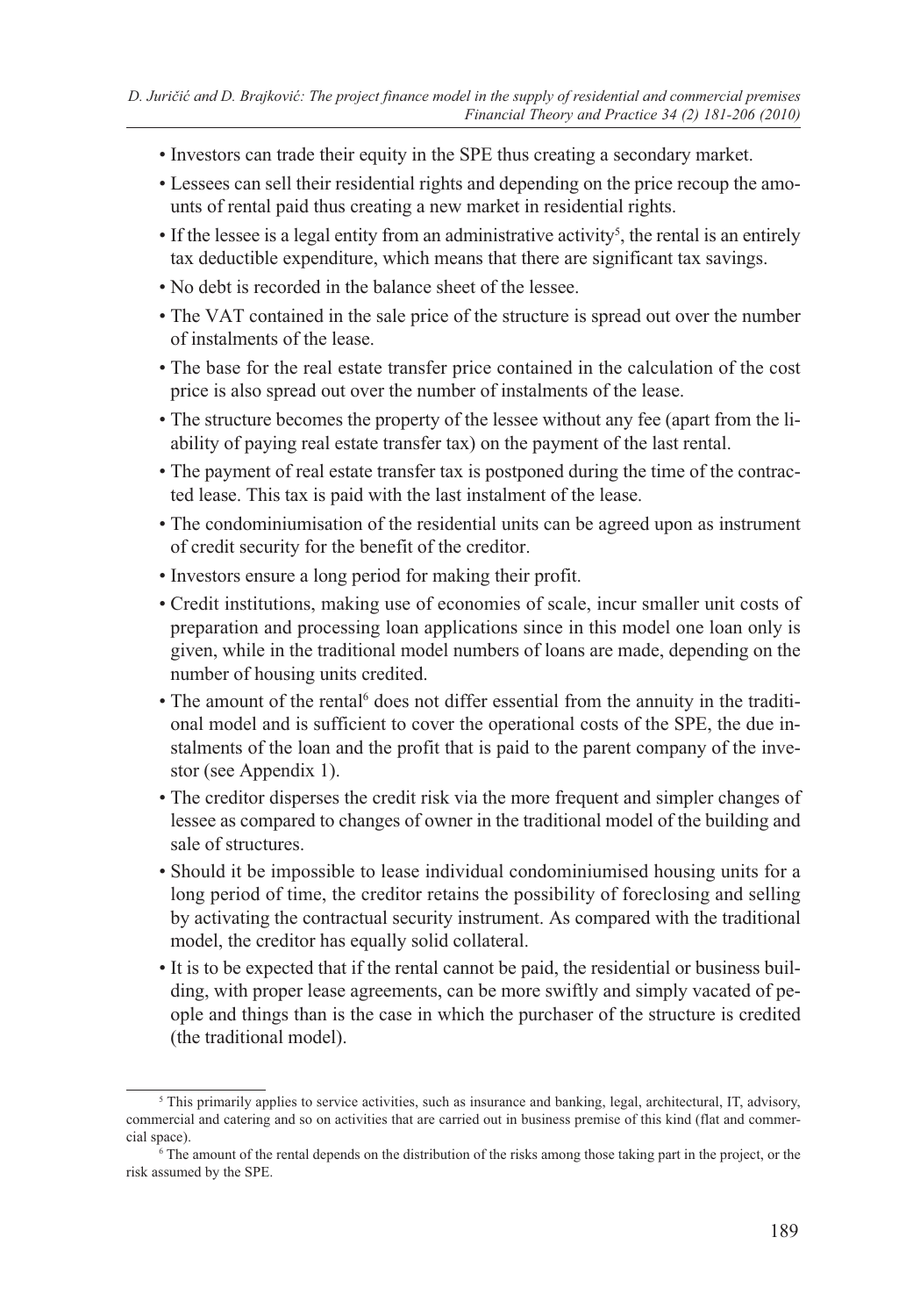• Irrespective of the state of the market (contraction or expansion) the state always has stable tax revenue.

| <b>Criterion</b>                              | <b>Traditional</b>                                                                               | <b>BLT</b>                                                                                              |  |
|-----------------------------------------------|--------------------------------------------------------------------------------------------------|---------------------------------------------------------------------------------------------------------|--|
| Project preparation                           | Simple.                                                                                          | More complex.                                                                                           |  |
| Duration                                      | Short term in the case of sale.<br>Unlimited in the case of<br>leasing.                          | Long-term, limited.                                                                                     |  |
| Providing loans for<br>building               | From total assets and cash<br>flow of investor.                                                  | From assets and cash flow of the<br>SPE and with limits from the cash<br>flow of the parent firm.       |  |
| Risk of under-investment                      | Great for investor.<br>Great for purchaser.                                                      | Minimal for investor.<br>Minimal for purchaser.                                                         |  |
| Contamination risk                            | Large for investor.                                                                              | Minimal for investor.                                                                                   |  |
| Credit worthiness of<br>parent firm on market | Adverse effect of the debt on<br>credit worthiness of investor.                                  | Positive effect on parent company<br>credit worthiness.                                                 |  |
| Structure of finance<br>sources               | High leverage in parent firm<br>of investor.                                                     | High leverage in SPE.                                                                                   |  |
| Vigour of demand                              | Related to condition of long-<br>term credits market and credit<br>capacity of purchaser.        | Conditioned by ability to pay<br>rental.                                                                |  |
| Vigour of supply                              | Related to condition on the<br>medium-term investment loans<br>market.                           | Related to condition on the long-<br>term investment loans market.                                      |  |
| Supervision of investor<br>operations         | Complex and expensive<br>because of the numerous<br>transactions and confusion<br>of cash flows. | Simpler and cheaper because there<br>is an unambiguous cash flow and a<br>small number of transactions. |  |

*Table 1: Comparison of the traditional and the BLT model*

Disadvantages of the BLT model are as follows.

- The model is more complex in the preparation phase since it is necessary to provide preliminary contracts about the lease of the structure before the credit contract, because the credit risk is estimated on the basis of the confirmed demand for the leasing of the structure.
- The uncertainty of future regulations related to the payment of real estate transfer tax in the transfer of ownership of a BLT structure to the last lessee exposes the lessee to political risk.
- Since in the financing of legal entities (of the SPE) the maturity periods of the loan are not as long as in the financing of individuals for the purchase of dwellings, the rental could be somewhat higher than the loan repayment instalments from which the purchase of such a structure by an individual might be financed. On the other hand the possibility of financing BLT with credit for 15 years and more enables corporates a lower rental than would be the case with an instalment from an inves-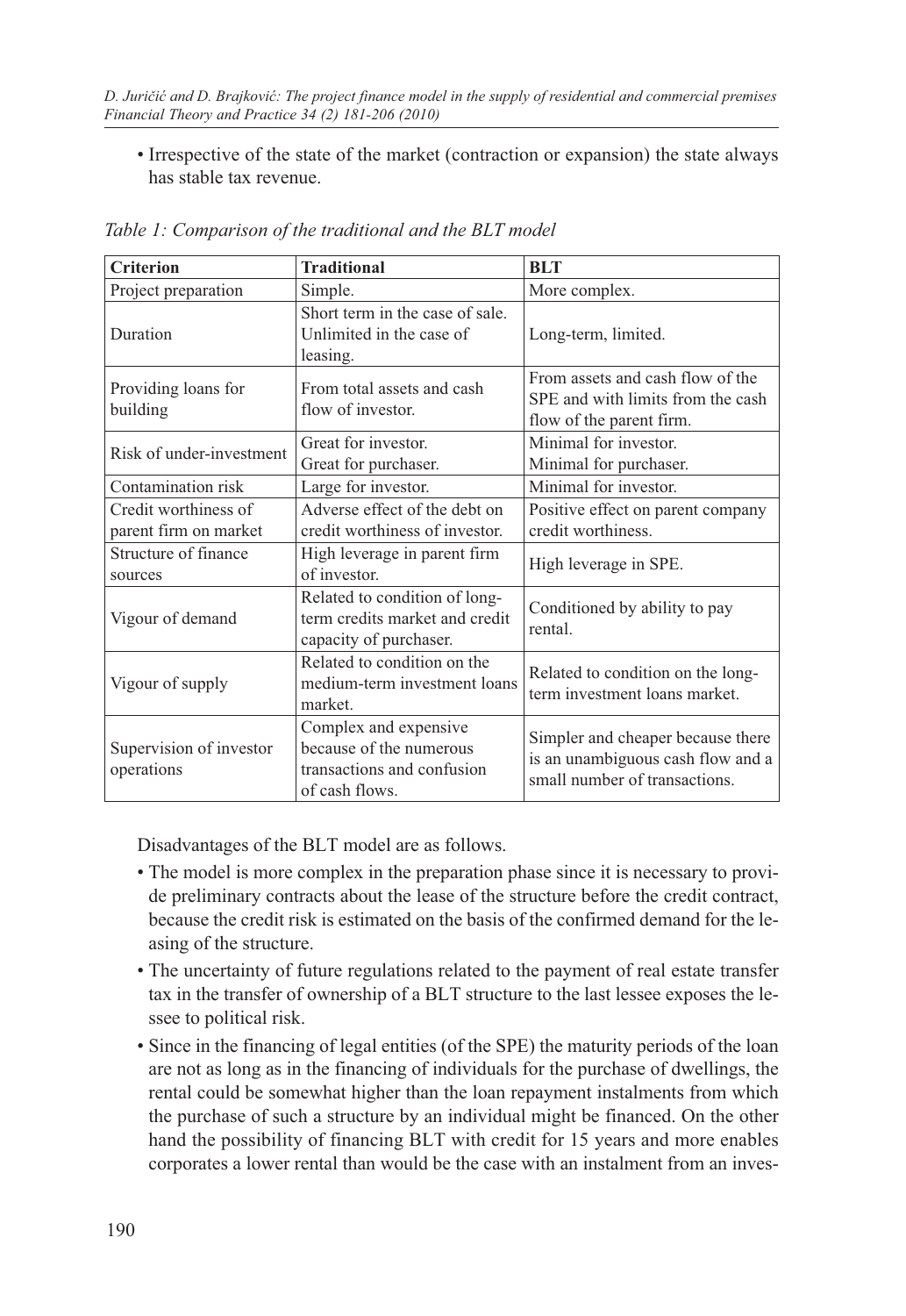tment loan from which it would finance the purchase according to the traditional model (usually up to 10 years).

• An inadequately prepared and financed SPE can bring about reduced transparency in the operations of the parent company and an untruthful presentation of the total risks of the operations of the consolidated parent company.

Comparing these advantages and drawbacks of the existing or traditional model for supplying residential and business premises with the advantages and disadvantages of the build, lease and transfer model, Table 1 can be drawn up.

## **6 Application of the model**

The model described in Diagram 3 can be applied both to structures that are still to be built and to already built structures that cannot be sold before the maturation of the loan for the finance of the building of the structure.

## *6.1 Application of the build, lease and transfer model to structures already built*

Since on the market there is already a large number of both residential and business premises, the sale of which, primarily the intended sale of built structures, could be reorganised in such a way that the structures are leased long-term including the right of the last lessor to be transferred the title to the structure that has been paid for by rentals on payment only of the last rental, with the obligation of paying real estate transfer tax. If, on the one hand, the existing loan for the building was refinanced with a longer maturation period (for example of 15 years and longer) and offer the market the possibility of entering into a long-term lease agreement with transfer of title to the structure when the long-term lease was mature, because of the surplus of advantages to disadvantages, it is possible to expect greater demand for supply shaped in this way than for the traditional supply of buildings. Since the rental contains the instalments on a long-term loan augmented by profit, it follows that the founder of the investor (the SPE) will reap the benefit over a longer period. If the founder of the investor cannot wait for the loan to mature and if the secondary market for equity of companies formed in this way becomes viable, the equity can be sold even before the loan matures and thus the current value of future profits can be collected. Naturally, which discount rate will be used depends on current market conditions.

For structures that are primarily intended to be sold on the market to be able to be leased, they must have their purpose changed. However, the actual change of purpose settles the possibility of leasing instead of selling; but it is also necessary to change the VAT Law in such a way as recommended here since in the lease, all the investment costs would be stated, and with change of purpose and reorganisation of the existing project, organised according to traditional models, it would be necessary also to contractually provide for the transfer of ownership of the structure to the lessee without any charge for the charge is actually paid through the rentals. A constraint in the application of the BLT model to buildings already built but unsold also lies in the implementation of splitting the investment off from the balance sheet of the parent company. Here it is necessary additi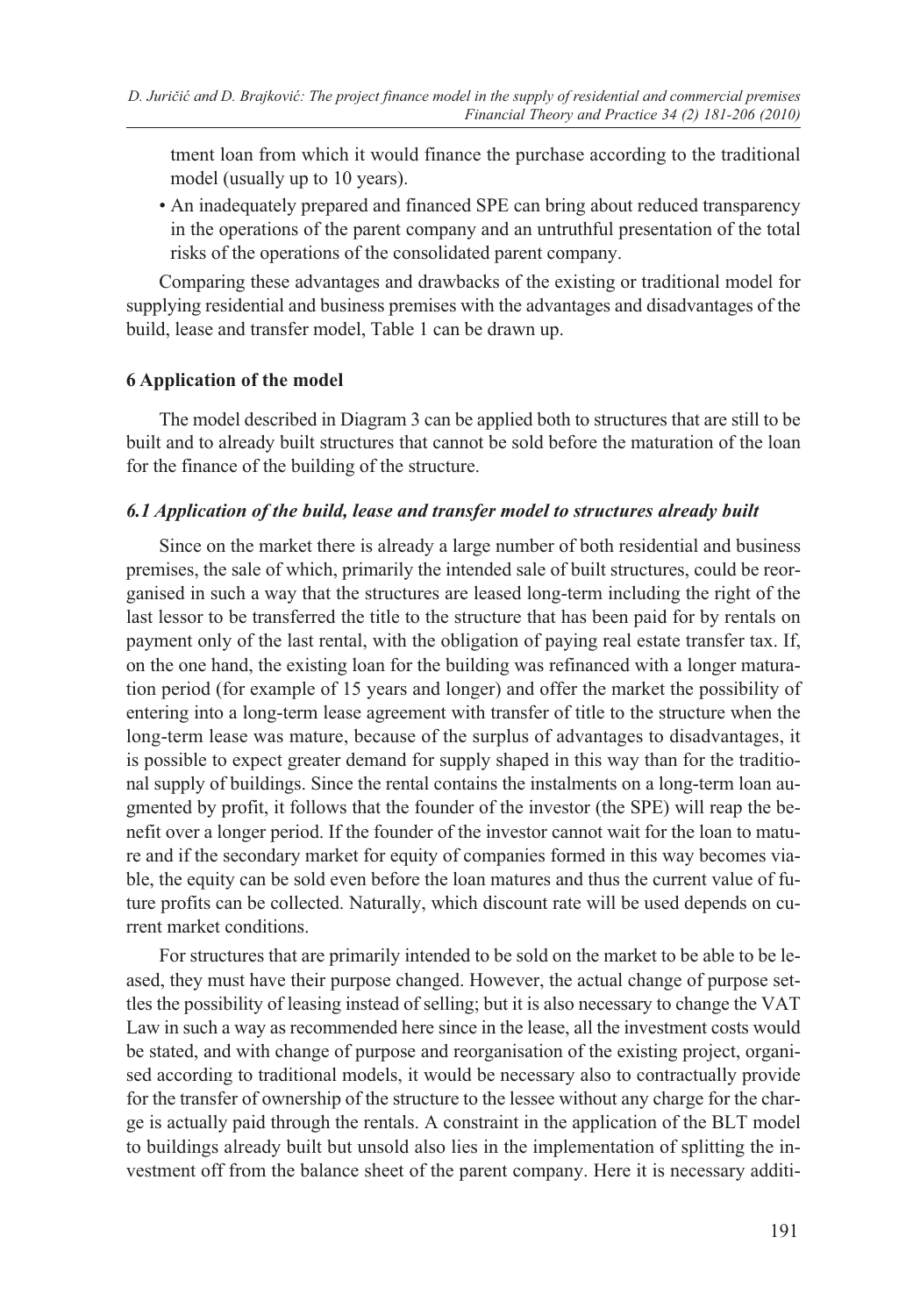onally to evaluate whether the position of the creditor has been diminished as compared to the existing credit risk.

## *6.2 Application of the build, lease and transfer model in the supply of public dwellings with protected rentals*

This model can also be employed in the framework of the public sector in the formation of supply of council flats or social flats with protected rentals. The local public sector lays down the standard of supply of this public service, i.e. the supply of dwellings and business premises, and invites a bid for the choice of investor capable of delivering this standard with the least possible rental. The selected investor will build the structures (mainly dwellings), finance the building and maintain the buildings to as to keep them in available condition for a contractual number of years. The local public sector pays the rental to the SPE and collects rental from the sub-lessees who have obtained the right for housing on the basis of a set list of priorities. In this way the local public sector takes on the demand risk. This further has a positive effect on a large number of interested investors from the private sector, creating good conditions of competition. The amount of the sub-rental (the rental that the local public sector charges the end users) is determined by the local public sector itself according to social criteria and standards. On the conclusion of the lease contract signed between the SPE and the local public sector, the public sector assumes title of the property without any further, only on payment of the last instalment of the rental.

As a result of this kind of relationship, the credit risk is evaluated on the basis of the ability of the local government unit to pay, and not on the ability of the end user to pay. This model is favourable for the local public sector, since the built structure is not recorded in its balance sheet.<sup>7</sup> Record of the asset is carried out only when the contractual lease period is concluded, when the SPE transfers title of the property to the unit of local government. Since cities and municipalities have at their command considerable resources from the sale of dwellings that were socially owned, the purpose of which is solely for the building of new dwellings, statutory regulations should enable to be earmarked for the payment of rentals laid down in this way. The basic reason is that when the lease is concluded, the title of the structure is assumed by the local unit. The benefit for the local government unit is also that it provides an appropriate standard and quality of structure for present and future generations, since the investor has taken on the risk of make sure that the structure is kept available, i.e. maintained. From this point of view, the local unit retains the right to pay the rental only if the structures are maintained according to standards set and agreed on in advance. With the employment of the BLT model, the existing problem with the traditional model in which the burden of payment (of a long-term loan for example) is transferred to future generations, while the contractual quality of the public building, and hence the public service that is delivered through the vehicle of the public building, is enjoyed only by the present generations.

Furthermore, the contracting entity of the local public sector starts paying for the service only with the act of putting the structure into use, i.e. into transactions, which is not

<sup>7</sup> Assets not recorded in assets, debt not recorded in liabilities.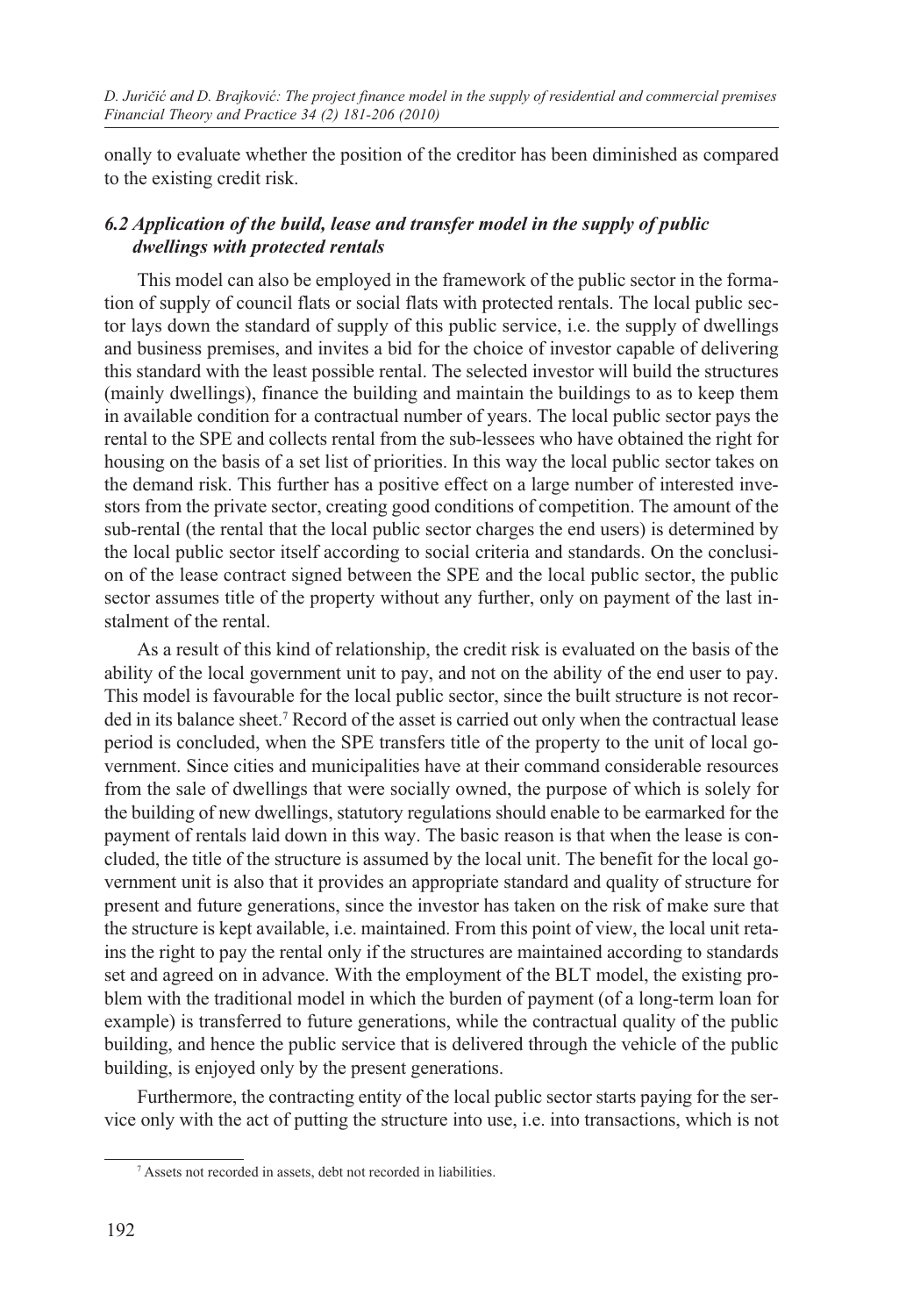the case with the traditional model, in which the sale price is paid gradually until the object is put to use. Unlike the traditional model, in the BLT model, the VAT contained in the sales price of the public building is distributed over the contractual number of rentals in the future. However, one should pay attention that there are models in use today, the models of public-private partnership, in the framework of which the public partner pays the rental to the private for keeping the public buildings, for example, sports halls and schools, in a usable condition for a longer number of years at the end of which the private partner has contractually bound itself to restore the public building to the public partner without any charge. The VAT is contained in the rental but according to the existing tax regulations, the transfer of title of public building to a public partner when the contractual period is concluded is subject to VAT. According to existing tax regulations the public partner is exposed to the risk of double value added taxation<sup>8</sup> (once in the rental and the second time during transfer of title to the public building that it has built for this purpose).

## *6.3 Transfer of the build, lease and transfer model in the supply of commercial dwellings*

When the model is applied to the commercial delivery of residential and business premises, unlike the supply of dwellings in the public sector, here it is necessary above all to estimate the volume of demand for leasing from corporates and individuals. From this point of view, if the leasing market has not yet developed, then preliminary contracts concerning the leasing of the structures after their completion and release to use have to be secured. To increase the likelihood of leasing, the investor can engaged agents who will locate demand. These preliminary agreements are essential since the creditor will evaluate the risk primarily on the basis of an estimate of the volume of revenue from leasing the structure, and secondarily only on the basis of the credit worthiness of the parent firm of the investor. The parent firm of the investor has to ensure its own sources of financing of the project and be capable of covering any possible deficit in the cash flow that is generated in the SPE during the period of the exploitation of the project.9

#### **7 Roles, benefits and basic risks of entities in the project**

Every entity in the project has its own role via which it acquires its own benefits from the association. It takes on certain risks depending on the role it has. It is assumed that the project will be joined by entities that are able to manage the risks taken on with the lowest price. This is a very important assumption since via the SPE the total risks of the project are dispersed to all the entities in the project. The greater the number of entities in the project, the greater the degree of risk dispersion.

<sup>&</sup>lt;sup>8</sup> Although the LGU is not in the VAT system, the private partner invoices with VAT. In this sense the LGU pays a total amount of the bill, but has no right to deduction of advance payment of taxation. 9

<sup>&</sup>lt;sup>9</sup> For example, the parent firm can as an emergency measure rent flats that have not been rented out and later collect the emergency payment of the rent from the new lessor, either partially or in its entirety.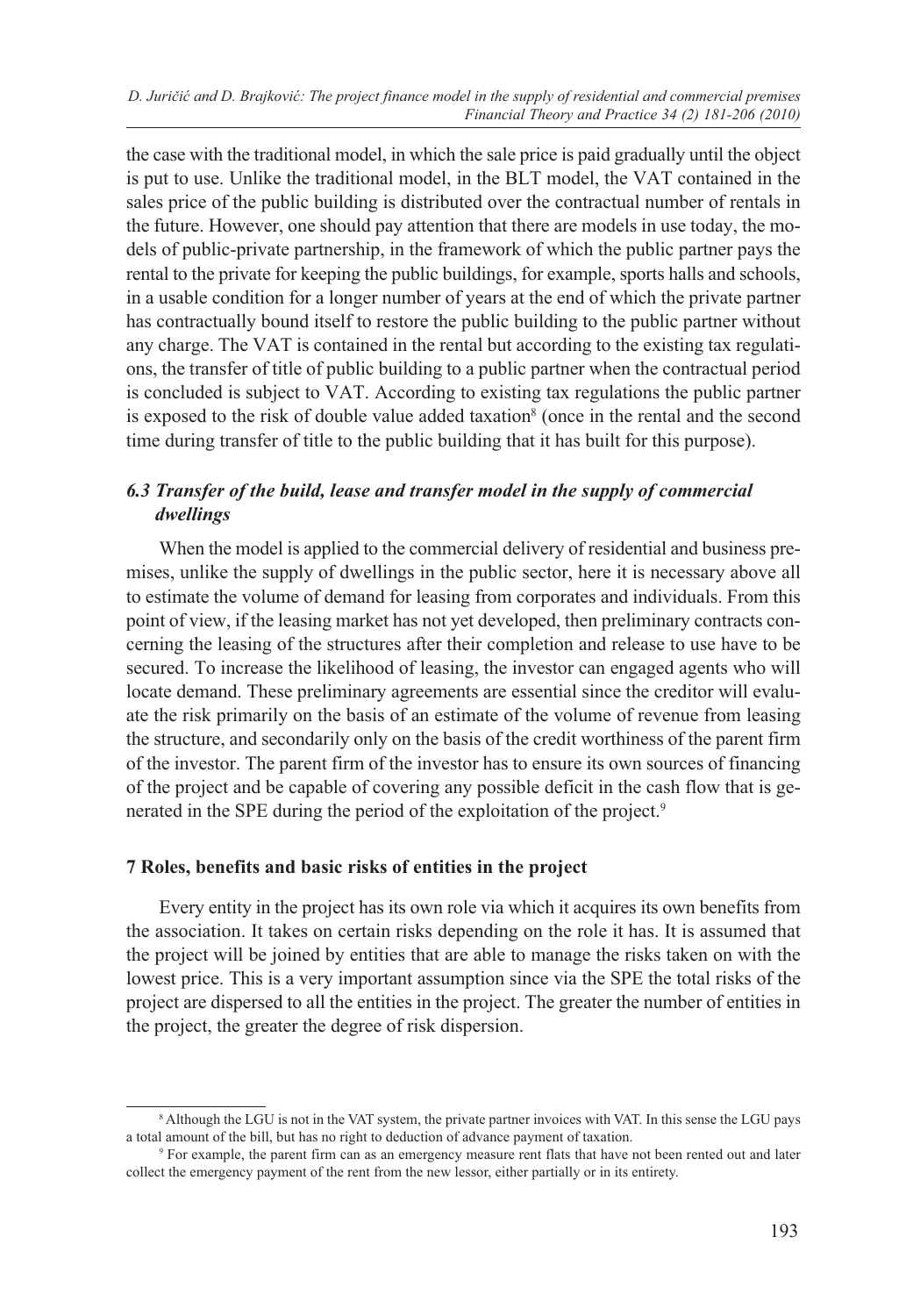#### *7.1 The parent firm of the investor*

In the traditional model of building the parent firm is the investor, which is also the owner of the structure until it is sold and the user of the credit. Accordingly, the debt is recorded in the liabilities in the parent company's balance sheet, while the built structure is recorded in the assets. By implementing such a model, the parent company is exposed to numerous risks, most of all the risk of under-investment. On the other hand, if the necessary sale does not happen by the time the credit for the building has matured, then the creditor will foreclose on the entire assets of the firm, i.e. from the cash flow that is generated by the overall operations of the parent firm. In the case of relatively large building projects, as compared to the total existing assts, the proportion of the new debt in the total sources of finance of the firm can be interpreted as excessive which, further, can affect the reduction of the value of its shares on the market. In this sense, by getting into a new and relatively large building project it can reduce its credit worthiness and hence the value of the equity of the shareholders of the parent firm.

When the BLT model is used, the parent firm sets up a new company, the SPE, special purpose entity, the objective of which is just to build the structure, to take on debt to cover most of the costs of construction and then to rent the structures on the market. From the rentals collected the firm will cover the long-term debt servicing obligations due and also pay out profit to the parent company. In this kind of organisation of supply of structures, the parent company protects itself from the risk of underinvestment because the new debt is not recorded in its balance sheet, but only in the balance sheet of the SPE, which means there is no reduction in the credit worthiness of the parent firm. With this kind of organisation the parent firm provides for long-term stable revenues, and also, with the development of the secondary market for equity in the SPE, enables the sale of equity at the then ruling market price. Since the parent company enters into a contract to make good any cash flow deficit with the creditor and the SPE, the creditor has to make sure that the parent firm has appropriate credit worthiness according to which it will evaluate its ability pay according to that contract. In the financial reports of the parent for, this kind of contract is recorded off-balance sheet. As well as this, the parent firm has to be capable of providing reserve sources of finance if budget and construction time risk materialises.

#### *7.2 Contractor*

The contractor for the construction of the structure is on the whole the parent company or a firm from the parent firm's group. The experience and record in constructing the kind of structures that are involved in the investment will have an essential effect in reducing budget and construction time risk. Security against this risk is particularly important for the creditors, and will increase their risk to get into the project. If an investor whose core business does not involve building structures, the increased budget and construction time risk will probably be compensated for by a different structure of sources of finance, by reducing the share of debt. If the contract is the parent company, it will provide coverage for the costs of raw materials and the fixed costs of the work while the expected earning (or the major part) is projected onto the period to the conclusion of the existence of the SPE.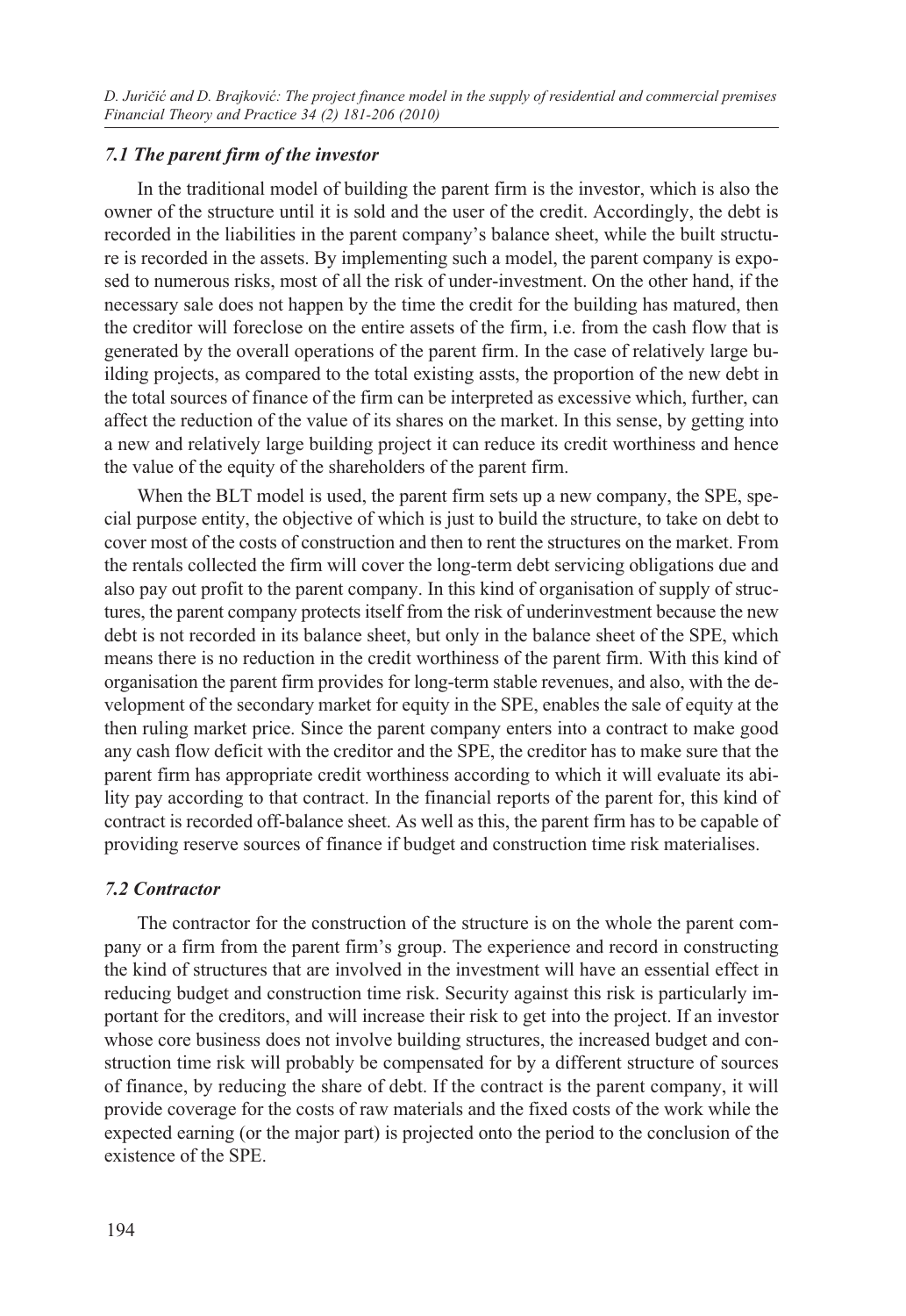#### *7.3 Creditor*

In the traditional model the creditor estimates the credit risk on the basis of a number of parameters, the most important of which are market trends in demand for commercial and residential property, the existing credit worthiness of the investor (current indebtedness), the investor's record (necessary to estimate construction budget and deadline risk) and the condition on the long-term loans market from which the purchase price of the structure has to be found. The creditor then first of all finances the construction (usually with a loan of up to three years) and later, if it is the same creditor, will disperse the risk by giving long-term loans (for ten or more years) to purchasers of the structures. The creditor secures itself by entering an appropriate security on the condominiumised housing unit. It is common in practice, experience has shown; that the share of debt in the financing of the end user is very high (often more than 90%). It should also be taken into the analysis that a larger number of loan users will also mean a larger volume and tempo of work for the creditor.

In the case of financing with the use of a BLT model, the analysis procedure is oneoff and one long-term loan is given, to the SPE. This is a matter of financing a corporate and not an individual, which means that the structure of the assets of the creditor changes. If insufficient security in the signing of final contracts to lease the structure is presented to the creditor, it will not be inclined to finance the SPE, since the debt servicing has to be financed from the collected rentals. In this case the demand risk is one of the most important risks in a project to supply residential and business premises organised in this way.

The creditor may, in order to provide security against operating risks, require that each entity in the project contractually agrees to an a priori set order of payments. According the credit lays down a so-called cash water flow or schedule of payments within the frame of which it is possible to define that from each inflow the operating costs of the SPE are first paid, and then the costs of interest on the loan, the principal, other costs to long-term contractual entities in the project and finally the profit of the parent company. It also has to be said that the implementation of the technique of project finance on which the BLT model is based enables a creditor greater and cheaper reduction of the information asymmetry concerning the trends in the cash flow and the value of the assets of the SPE than is the case with traditional models.

#### *7.4 Lessee*

The role of the lessee is the central role in the project. Its inclination and ability to pay a rental determines the feasibility of the whole project organised in this way. The corporate lessee can identify benefits that are above all embodied in the corporate's not buying a building or taking on debt to pay the purchase price. The corporate entity will pay the rental and take title of the structure when the last instalment is paid, without a further charge, only on payment of the prescribed real estate transfer tax. Accordingly no debt is recorded in the balance sheet of the corporate, but only a cost in the form of the rental. Further, both legal entity and individual, but contacting the right to reside, are enabled, if circumstances should make it impossible to pay the rental, to sell the residence title/occupancy title at the then ruling market price for the residence title. In this way the existing lessee is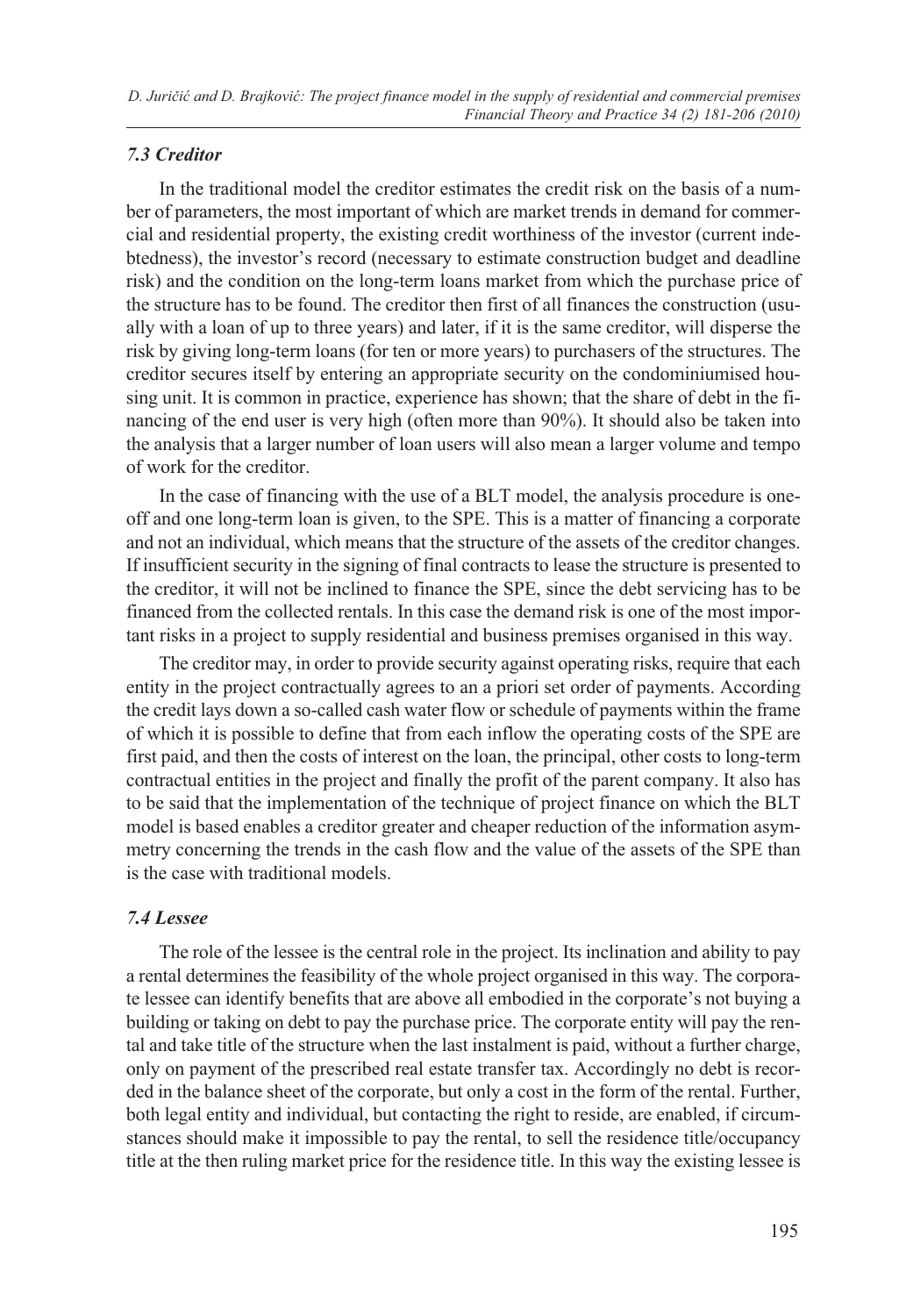enabled reimbursement of the rentals paid up to the moment it vacates the structure. The motivation for this market arrangement is the fact that title to the structure is transferred to the last lessee with the last instalment of the lease without any extra charge but with the payment of real estate transfer tax on the basis of the value of the land.

# *7.5 Special purpose entity*

The basic role of the special purpose entity is as intermediary for the organisation of the implementation of the project above all by the definition of the role of each entity with respect to the project, their rights and obligations. On the one hand, all the risks are concentrated in the SPE, and on the other, it serves to disperse the risks by the contractual distribution of rights and obligations with other participants in the project. It is important to direct attention the influence of the creditor, in the case of a technique of project financing applied this way, is much greater than the influence and role of the creditor in the use of the traditional model for building residential and commercial properties meant for sale. With the intermediacy of the SPE, it has to be pointed out, the information asymmetry between creditor and owner, owner and management of the SPE, and owner and suppliers is reduced (Esty, 2004).

## **8 Tax constraints in the application of the build, lease and transfer model**

## *8.1 Tax constraints*

The basic obstacle in the way of using the BLT model in Croatia is the implication of the VAT Law for the leasing process and the process of transferring title after the payment of the last rental. The existing laws and regulations concerning  $VAT^{10}$  do not recognise the unity of leasing and transferring title to the last lessee without charge on payment of the final instalment ("Long term lease for the sale of real estate by leasing – with the possible objective of acquiring title", or Lease-Purchase or Rent-to-Own).

In the building process the investor receives the interim certificates from the contractors, which the latter send with VAT; for the investor, this sum represents advance payment of tax. According to existing regulations, for real property that is let out for residential purpose it is necessary to correct the advance payment of tax, while for real estate the purpose of which is commercial leasing, this is not necessary. This fact, which according to current regulations makes it difficult to sell residential property to individuals via long-term leases, is prescribed by the provision of Article 11a of the VAT Law, where in Para. 1, Item J it says that the lease of residential property is exempt from the payment of value added tax. Accordingly and in line with Article 20, Para. 3, Item 1 of the VAT Law, the entity liable to the tax cannot deduct the advance payment of tax contained in invoices for received goods and services that it uses for the delivery of goods and the performance of services that are exempt from the payment of VAT.

<sup>10</sup> Fundamental regulations governing VAT are the Valued Added Tax Law (Croatian: *Zakon o porezu na dodanu vrijednost*) and Regulations on Value Added Tax (Croatian: *Pravilnik o porezu na dodanu vrijednost*).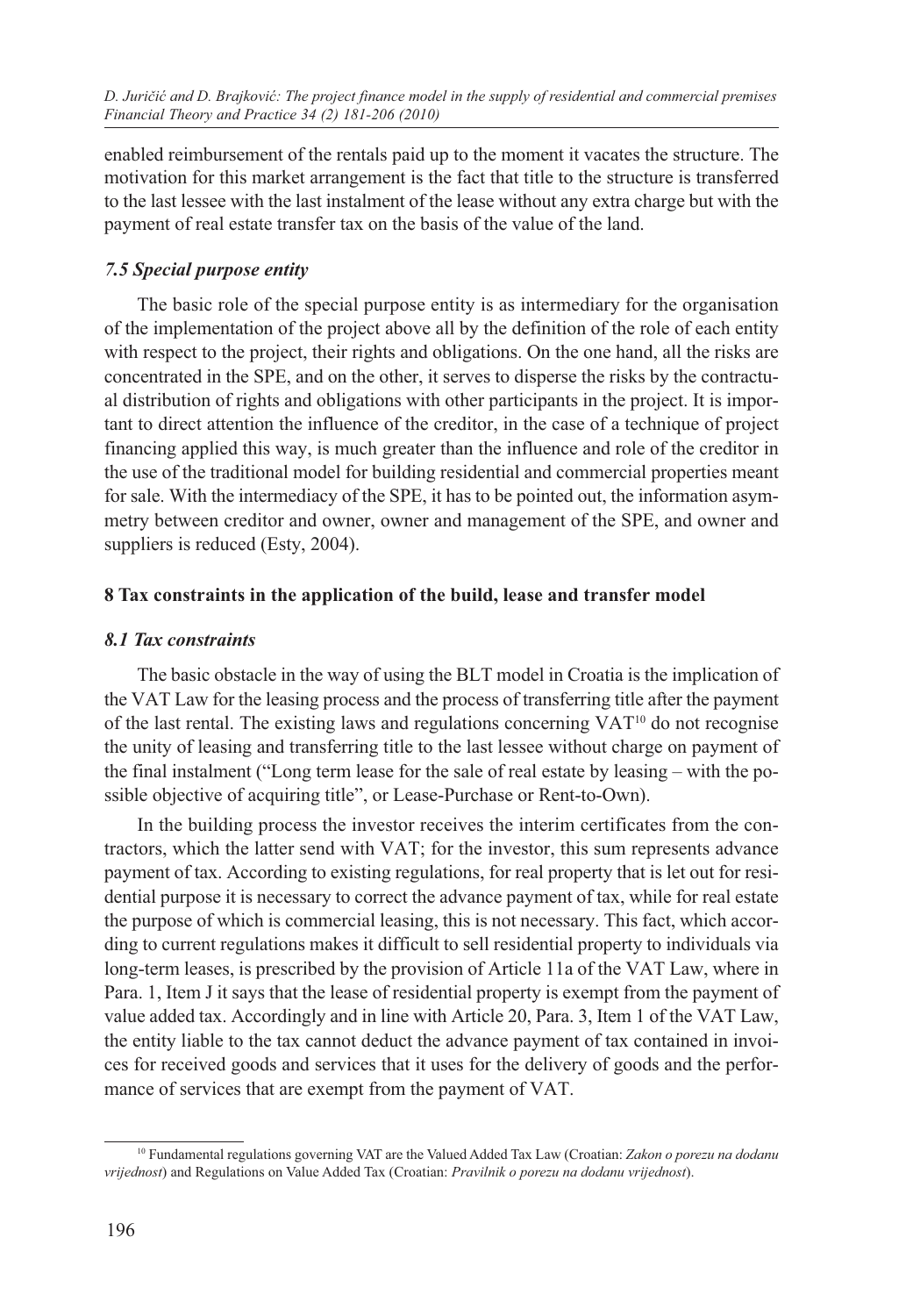According to the current regulations, if the purchaser were to pay a rental for 10 years, and then determined to acquire the title to the property, the purchaser who has used the lease long-term would again, when acquiring the real estate, have to acquire it at the full price, and the rental paid could not be used for the purpose of mobility if the individual needed to move.

## *8.2 Current procedure with the calculation of tax and possible procedure in the build, lease and transfer model*

Because of the current economic situation, it increasingly happens that completed dwellings meant for sale cannot be sold and remain unsold, after which the investors decide to lease them.

They would not have the right to have VAT paid during construction accepted as advance payment. But again there is a double application of the VAT Law, i.e. for the same category of product, for some of the flats can be leased to corporates as business premises, and some to individuals for residence, so that:

- 1) In the lease of these flats to corporates for business purposes, from the standpoint of VAT, there has been no change of purpose and hence there is no obligation to refund the repaid advance tax paid during the investment process.
- 2) In the case of lease to individuals for the purpose of residence the issue of the right of prepayment of tax that the enterprise has used during the construction is called into question, and this has to be calculated and paid.

An enterprise that would like to apply the model of leasing to individuals instead of the traditional sale must accordingly at the moment of the conclusion of the construction calculate all the prepayment of tax and pay it, which means that the investment is additionally financially burdened, and further transactions are hindered.

The obligation to pay VAT in the case of the real estate starting to be leased is incurred, according to Article 48 of the VAT Regulations, on the expiry of the accounting period in which the conditions authoritative for the deduction of prepayment of tax changed, that is the tax liability is incurred on the expiry of the accounting period in which the enterprise decided to lease the dwellings built, or at the moment of a decision that some dwellings will not be sold at once but will be leased for residential purposes until an interested purchaser should appear.

At this moment it is necessary, according to accounting records only, to state how much VAT has been used as prepayment of tax in the construction of the dwellings (per square metre, in total for each dwelling). If a dwelling is leased for residence immediately after the conclusion of the construction, the VAT that should be paid (or rather the prepayment of tax that has been used refunded) is considered an obligation. The calculated amount of VAT pursuant to the use of the real estate that has been built for the purpose of residence, according to Article 20, Para. 5 of the VAT Law and Article 143, Para. 5 of the VAT Regulations constitutes the operating expenditure of the enterprise in the tax period, which means that the VAT calculated must have an effect on the sales price of these dwellings.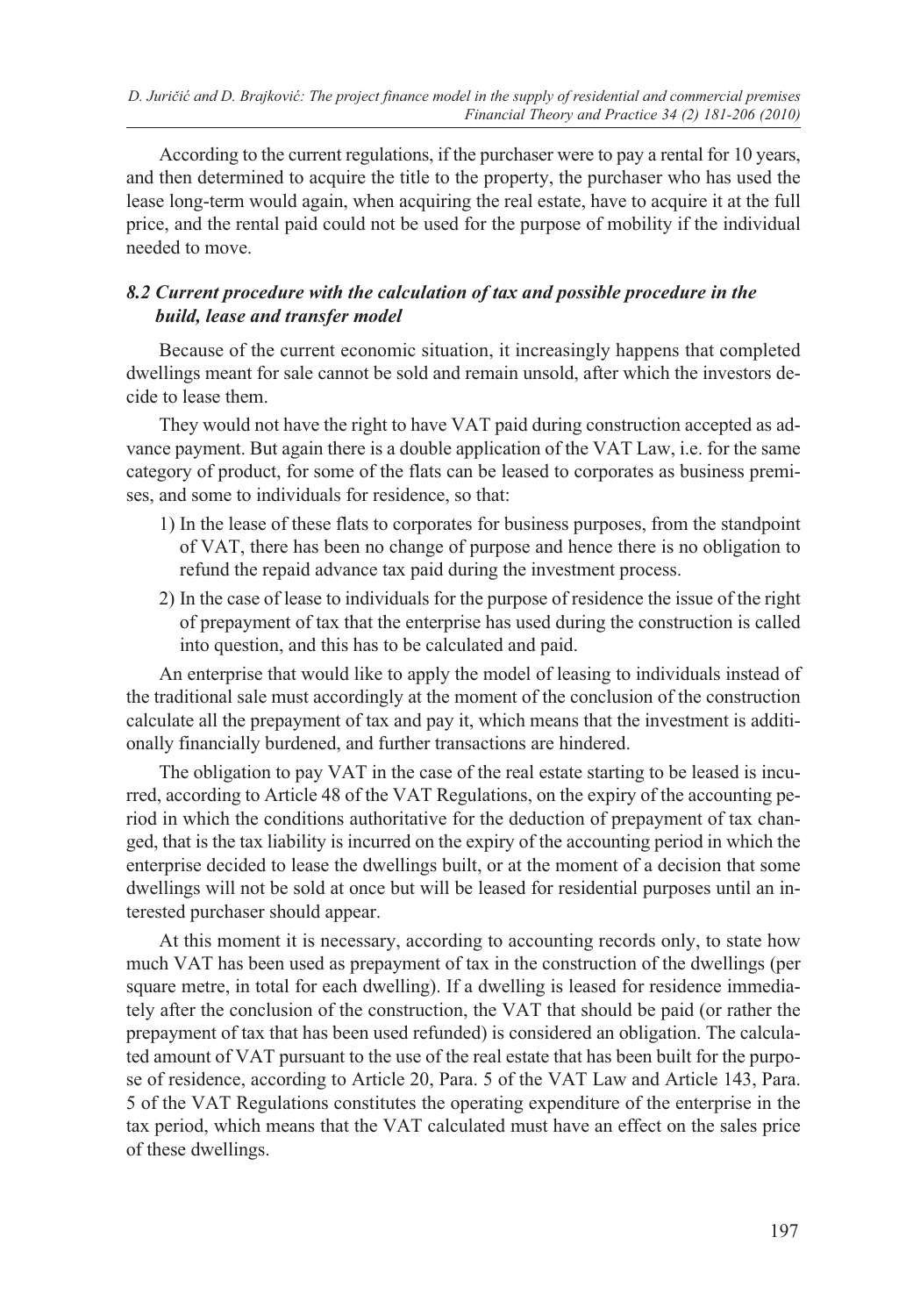*D. Juričić and D. Brajković: The project finance model in the supply of residential and commercial premises Financial Theory and Practice 34 (2) 181-206 (2010)*

#### *8.2.1 Dilemma in proceeding with the calculation of tax in the sale of real estate the purpose of which has been changed from selling to leasing*

When real estate for which it was impossible to deduct tax prepayment is sold, in further sales VAT is not calculated. However, the question arises of whether a newly built property the tax prepayment of which has been corrected for the sake of changing its purpose from selling to leasing/renting, which is sold within a period of 10 years, should have VAT calculated or not, on the basis of Article 2, Para. 1, Item 1 of the VAT Law, or of Article 5, Para. 3 of the Real Estate Transfer Tax Law 11 that states: "If the acquirer of newly built buildings has been unable to deduct calculated value added tax as tax prepayment, in further sales these buildings shall be taxed according to the provisions of this Law."

Since this is real property that has not been put into use, at the moment of the conclusion of the investment only the corrected tax prepayment having been paid, in the event of the cessation of the conduct of the said activity and the change of purpose of part of the building within a period of ten years, the tax payer has the right to a correction of tax prepayment. In line with the provisions of Article 142, Para. 1 and article 144, Para. 2 of the VAT Regulations, if in a period of 10 years from the beginning of the use (a period in which the tax prepayment was or was not deduced) in the enterprise the conditions that define the deduction of tax prepayment change, or if the enterprise in this period has left the VAT system, then the prepayment should be corrected for the period after the change. This means that for VAT used as tax prepayment in a proportional part a liability has to arise, and vice versa, in certain conditions, the enterprise can at a later time use the unused tax prepayment in procurement as tax prepayment. Thus in professional circles and in the tax administration a dilemma has arisen as to whether in the change of purpose of real estate there has been a permanent correction, or whether the real estate if sold in the next ten years will be subject to calculation of VAT on sale, for there has been a change in the activity taxable with VAT.

#### *8.2.2 Possible application of tax in the build, lease and transfer model*

Unlike traditional sale of built dwellings in which VAT is calculated and sold at the moment the property is sold, in the BLT model VAT would be paid during the period of exploitation, in the structure of the rental, similar to the PFI model<sup>12</sup> in the delivery of public services.

Because of the various tax positions of the real estate, of the built part and the land on which the structure is built, and where the taxpayer – the deliverer is bound to provide in its accounting records information about the tax bases (not subject to taxation: land and provision of mains services), in the sales contract or the invoice the building value has to be stated separately, as it is the basis for the taxation by VAT and the value of the land as the basis for the taxation by the real estate transfer tax.

On the basis which is formed of the value of land and provision of mains services (on which VAT is not charged) in traditional selling, according to the current regulations,

<sup>11</sup> In Croatian: *Zakon o porezu na promet nekretnina.*

<sup>&</sup>lt;sup>12</sup> Private Finance Initiative.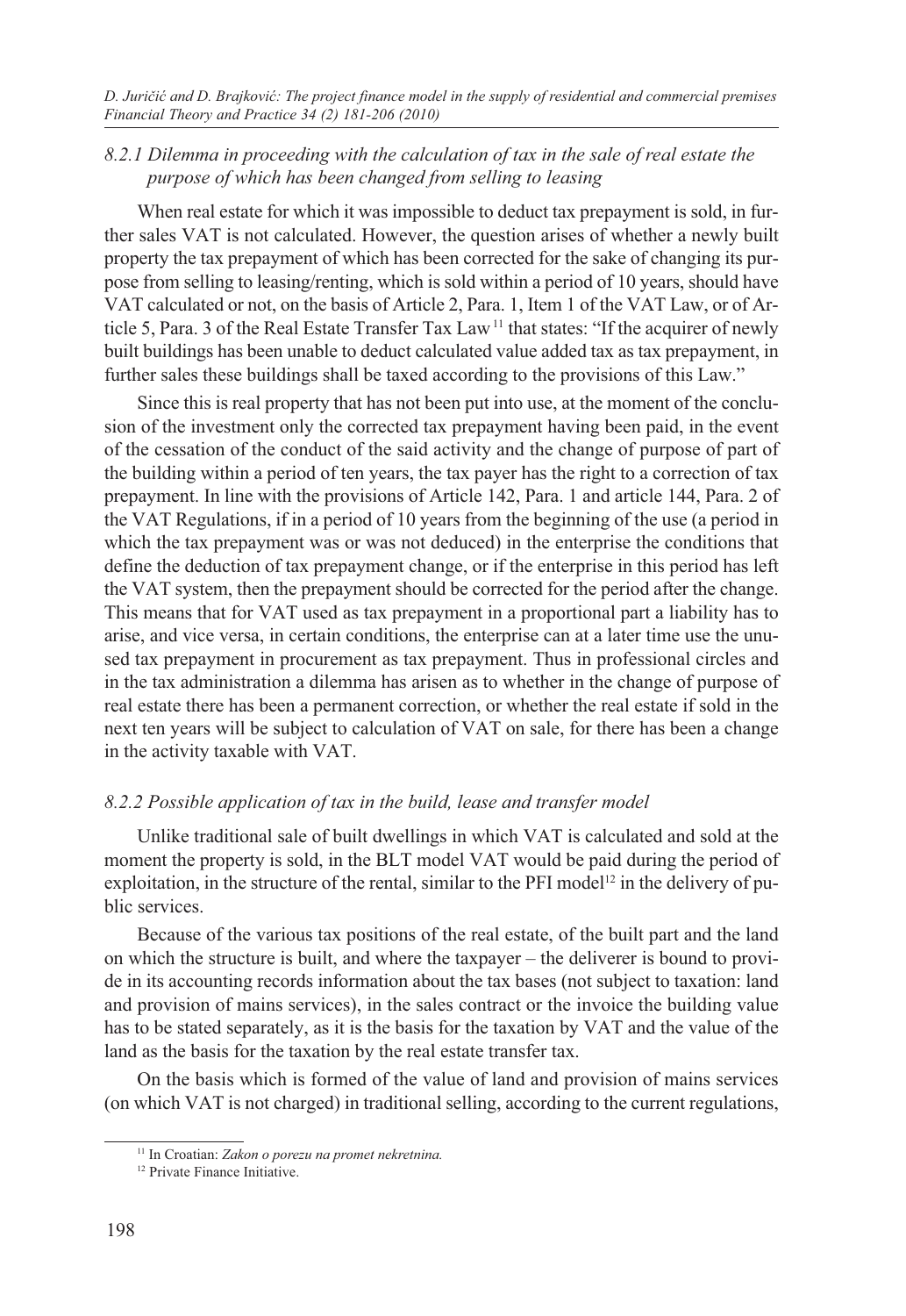the purchaser was obliged to pay the 5% real estate transfer tax, i.e. as acquirer, and had to report the incurrence of the tax liability to the office of the Tax Administration in the area in which the real estate lies within 30 days from the day stated in the contract, after which the Tax Administration will send the tax payer a ruling pursuant to which the tax liability needs to be settled in a period of 15 days from the day of the delivery of the ruling setting the real estate transfer tax.

With a change in the real estate transfer tax it would be clearly stated that when the BLT model is employed, the real estate transfer tax would be paid at the moment of the transfer of title to the property (which is the last rental instalment), which in the period of exploitation the deliverer would be obliged in the structure of the rental to calculate part of the delivery as a basis without VAT and a second part with VAT, for it is a matter of "sale in instalments". For the lessee the situation is the same in the two models, with the difference hat in the traditional model he pays:

- Real estate transfer tax at the beginning, i.e. the purchase of the real estate, and with the BLT model at the end of the contractual period of the lease, i.e. on the last rent instalment.
- VAT in the price at the beginning, i.e. in the purchase price of the real estate, while in the BLT model he pays it in proportion in each instalment, but on a basis that is greater for the costs of financing. (See Appendix 1.)

In traditional sales the investor makes his earnings by the act of selling, but in the BLT model the earnings are spread out over the exploitation period. Of course, with the development of a secondary market for equity in the SPE, the investor can sell its equity and collect all the discounted future earnings.

Also, according to current models of sale the seller would pay profit tax (corporate income tax) in line with the Corporate Income Tax Law13, according to the corporate income made according to the annual tax return from the profit made at once time by comparison of the general costs of procurement of the built real estate and the sales price obtained.

The amount of calculated VAT of 22%<sup>14</sup> or 23% from the supplier in the construction of the real estate at the first moment gives the tax payer (the SPE) the right to deduct the tax prepayment from the tax liability in the calculation period in which it received the delivery; however, if at the moment of the change of purpose the dwellings in the inventories are put into the assets, then there would be no change of activity, rather it would be recorded as operating assets (assets meant for letting, in order to introduce the institute to include rental calculated in this way into the future selling price, which is the so-called long-term lease for the sale of real estate).

#### **9 Proposal to modify the existing regulations**

For the BLT model to be justified and for entities in the project to recognise it as useful, it is necessary to change some of the tax regulations; changes can be considered justified on the following rounds.

<sup>13</sup> In Croatian: *Zakon o porezu na dobit*.

<sup>&</sup>lt;sup>14</sup> The old universal VAT rate applied from January 1, 1998 to July 31, 2009.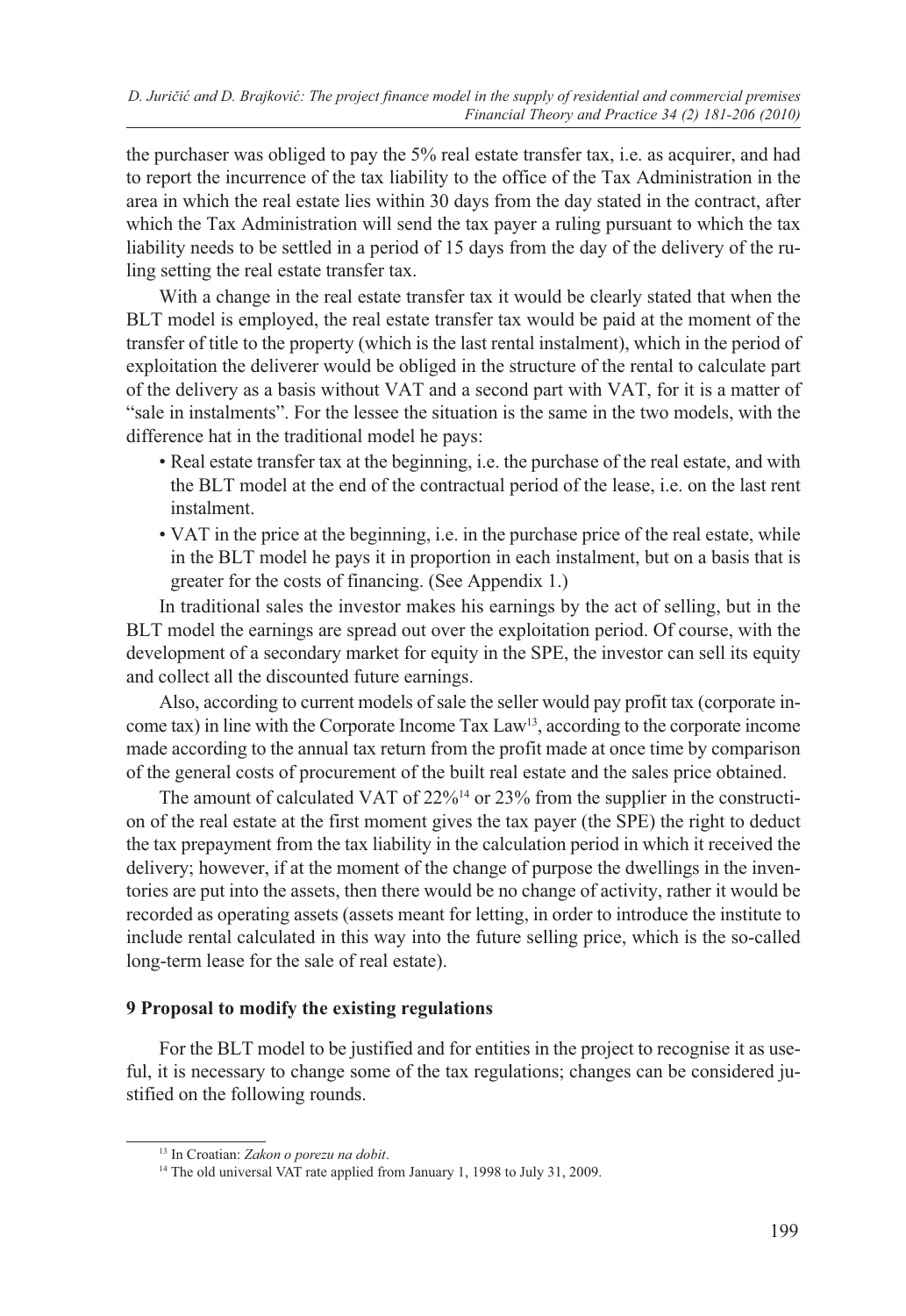- The BLT model is not a model for the building of a structure with a postponed payment of the purchase price and so from this point of view VAT and real estate transfer tax are not to be paid at the moment the contract is made with the lessee, for there is not sales price for the structure.
- The rental contains the costs of the building of the structure, the finance costs and the investor's profit and from this point of view the rental cannot be interpreted in the same way as with rental that is paid in the model of pure rental without transfer of title.
- The BLT model is feasible exclusively through the intermediacy of the SPE, which in this case is registered only for the activity of building structures and letting them, and when the last rental is paid and the transfer of title takes place, the SPE ceases to exist as a legal entity.
- In line with the interpretation of Eurostat (Eurostat, 2004; Juricic, 2006) an investor in the BLT model assumes the lowest building risk and the lowest demand risk, and in this sense the model can be equated with operational leasing.

According to these points it can be seen that with current regulations in which the VAT Law does not recognise a rental once calculated as part of the sale as part of the market price of the future sale of a dwelling, it does not pay purchasers to acquire a dwelling in this way and participate in the price of future delivery to new purchasers, for they would be paying tax on two bases, that is:

- the first time as price of the lease, which includes the profit and finance costs of the investor, and
- the second time as the market price for the delivery of the real property concerned.

For this reason, for the future employment of this model of sale via the BLT model, it is necessary to harmonise the VAT Law, the Real Estate Transfer Law, the Income Tax Law and the Sale of Dwellings with Tenants' Rights Law.

## *9.1 The Value Added Tax Law*

For the future employment of the BLT model the VAT Law should be modified and adjusted so that:

- The term "Long term lease for residence for sale of title" according to the BLT model is included into the Law, in order to differentiate it from the classic form of rental that is only for (current) residence, so that lease for the acquisition of title is a taxable delivery with a regular rate of  $VAT - as$  is the case in operational leasing.
- Article 11a of the VAT Law should be changed, so that this model, "Long term lease for residence for sale of title" is excepted from the exemption to charge VAT as found in Article 11a of the VAT Law, for this is a matter of a sale via an operational lease. This means that the purchaser would pay VAT on the whole value of the lease (market value of the real estate augmented by the finance costs), just as if the purchaser were buying the said real estate by the classic or traditional model of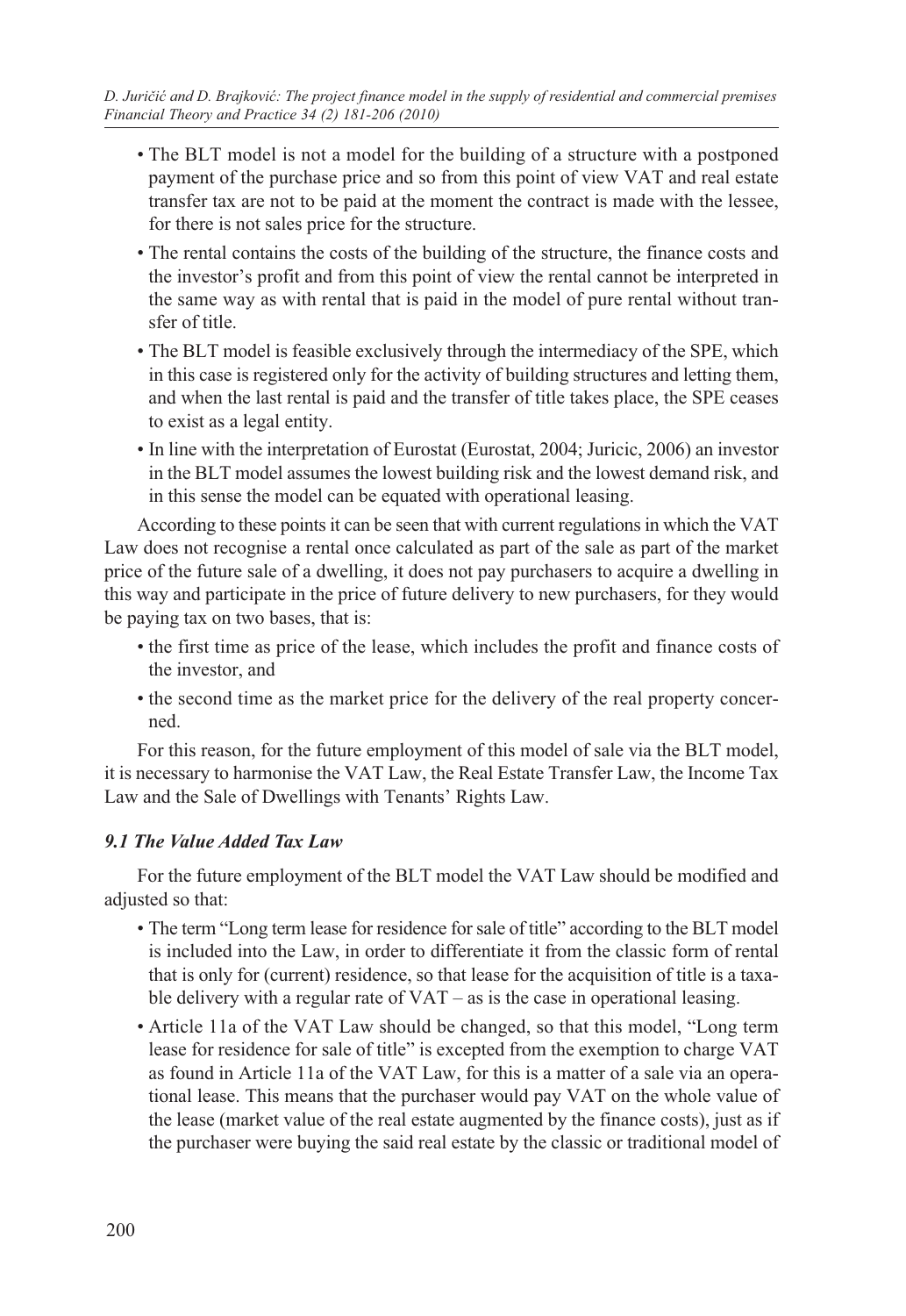sale. The budget would not suffer, for the purchaser, whether corporate or individual, would acquire title under the same conditions.

- It would be necessary to put in a provision that a taxpayer, for each investment that is sold in this way, is bound to draw up a calculation at the moment of the completion of the investment, the price to include all costs of building, financing and investor's profit<sup>15</sup>, in which case the rental cannot be interpreted in the same way as rentals that are paid in the model of pure rental without any transfer of title.
- The investor is bound in the lease contract, at the beginning of the use of the real estate, present this entire calculation in order for the base for VAT and RETT to be defined. And a proportional part of the investor's profit also makes up a part of the base, although in the contract it need not be displayed in this way. It is, simply, part of the sale price.
- VAT is charged on the rental on that part of the delivery that is for the building part and for the seller's profit, while for the part relating to the land and the connection to mains services VAT will not be charged, and, accordingly, the sum of these instalments of the rental (invoice) in the part of the base that is not subject to VAT would make up the total base for the calculation of the real estate transfer tax, which base the seller was bound to work out according to its calculation.
- The dwelling selling model according to BLT model once applied, it cannot be applied to the same real property in the case of the last corporate lessee that has acquired the property on paying the last rental instalment.
- In the event of the sale of the flat before maturity, the bases for VAT and RETT and the amount of VAT are calculated on the remaining part of the unpaid rentals visible in the basic leasing contract (Rental Contract for the Acquisition of Title, for example), while the conditions for reporting and the obligation to pay the RETT then obtain.

# *9.2 Real Estate Transfer Tax Law*

The Real Estate Transfer Tax Law<sup>16</sup> should be supplemented for the sake of clarifying this model of acquiring real estate in the part:

- By paying the last rental instalment the Rental Contract for the Acquisition of Title would be complete with the last user of the lease, and the BLT seller would then issue title deeds with permission to register concerning the real estate in question, at which moment the obligation to report RETT by the legal deadline would be incurred.
- The last instalment of the payment of the dwelling in his model is not the base for the calculation of RETT; it is just that the acquirer incurs the obligation to pay the RETT.

<sup>&</sup>lt;sup>15</sup> These costs would not be displayed separately but in a single sum, but it would clear that this sum relates to building costs, financing costs and profit.

<sup>16</sup> In Croatian: *Zakon o porezu na promet nekretnina*.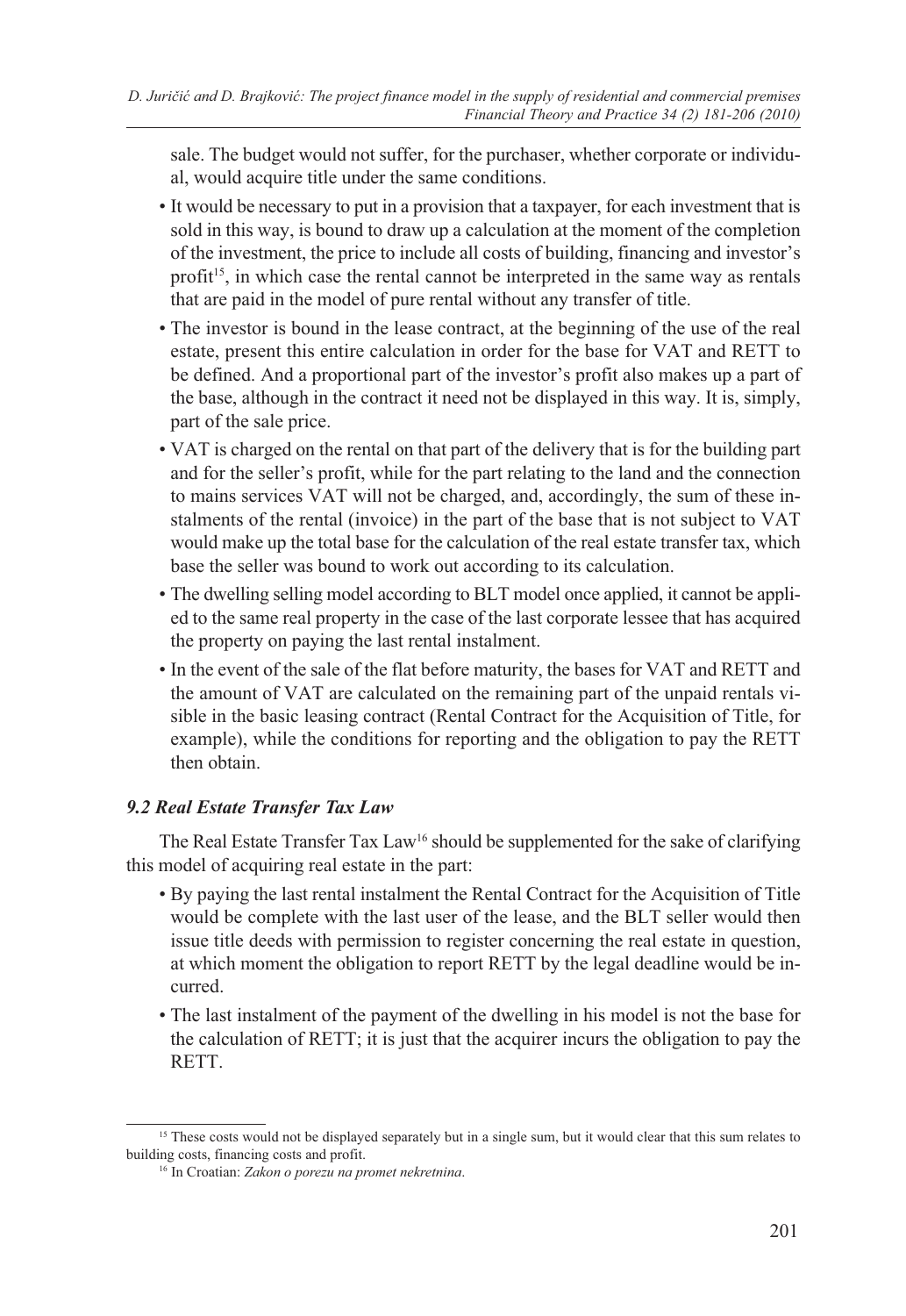• The amount of RETT would according to the Law be calculated on the market base of the value of the land shown in the lease or rental contract augmented by finance costs or in line with the market price at the moment of acquisition, according to the same principle as now (since the BLT seller has during the period split off the part of the price that is not subject to the calculation of VAT in every instalment of the rent, which can be distinguished from the calculation of the RETT base that remains in the jurisdiction of the taxation body).

## *9.3 Income Tax Law*

The (Personal) Income  $\text{Tax Law}^{17}$  should be supplemented in the part about the taxation of income from assets and property rights in such a way that specifically the sale of rights from a Rental Contract for the Acquisition of Title (residence right) is stated, that is that if an income is generated from a sale of this right, it is considered a taxable delivery (in the sense of the current Article 27 of the Personal Income Tax Law).

## *9.4 Sale of Dwellings with Tenants' Right Law*

Article 11 of the decision on the proclamation of the Sale of Dwellings with Tenants' Rights Law<sup>18</sup> determines the manner in which the revenue from sale of dwellings with tenants' rights is allocated. From this Law it follows that cities and municipalities that are sellers have a right to part of the revenue from the sale of dwellings that, among other things, they have to devote to the "solution of the housing problems of persons at risk". Article 8, Paragraph 2 of the Socially Subsidized Housing Law19 defines the opportunity for local self-government units to intend revenue from the sale of dwellings with tenants' rights for the payment of the costs of obtaining building land, infrastructure costs and so on.

It is not clear from this formulation that local units can spend the resources so collected on the payment of rentals in the case of the BLT model being employed. This possibility should be allowed, particularly since in the case of the BLT model this is a matter of the payment of the purchase price of a structure that will become the property of the local unit on payment of the last rental without any charge or without any payment of the real estate transfer tax.20

## **10 Conclusion**

This paper has presented a proposal or model that could be a solution for the financing of new housing projects, for the refinancing of existing projects and improving sales with existing and newly built dwellings. The proposal is based on an organisation in which the technique of project finance is employed. Assuming that creditors are more inclined to refinance existing building loans on unsold properties than to foreclose and sell without the support of long-term purchase loans, the refinanced loans could be coordinated with

<sup>17</sup> In Croatian: *Zakon o porezu na dohodak*.

<sup>18</sup> In Croatian: *Zakon o prodaji društvenih stanova na kojima postoji stanarsko pravo*.

<sup>19</sup> In Croatian: *Zakon o društveno poticanoj stanogradnji*.

<sup>&</sup>lt;sup>20</sup> Unless the relevant provisions of the RETT Law are changed in the meantime.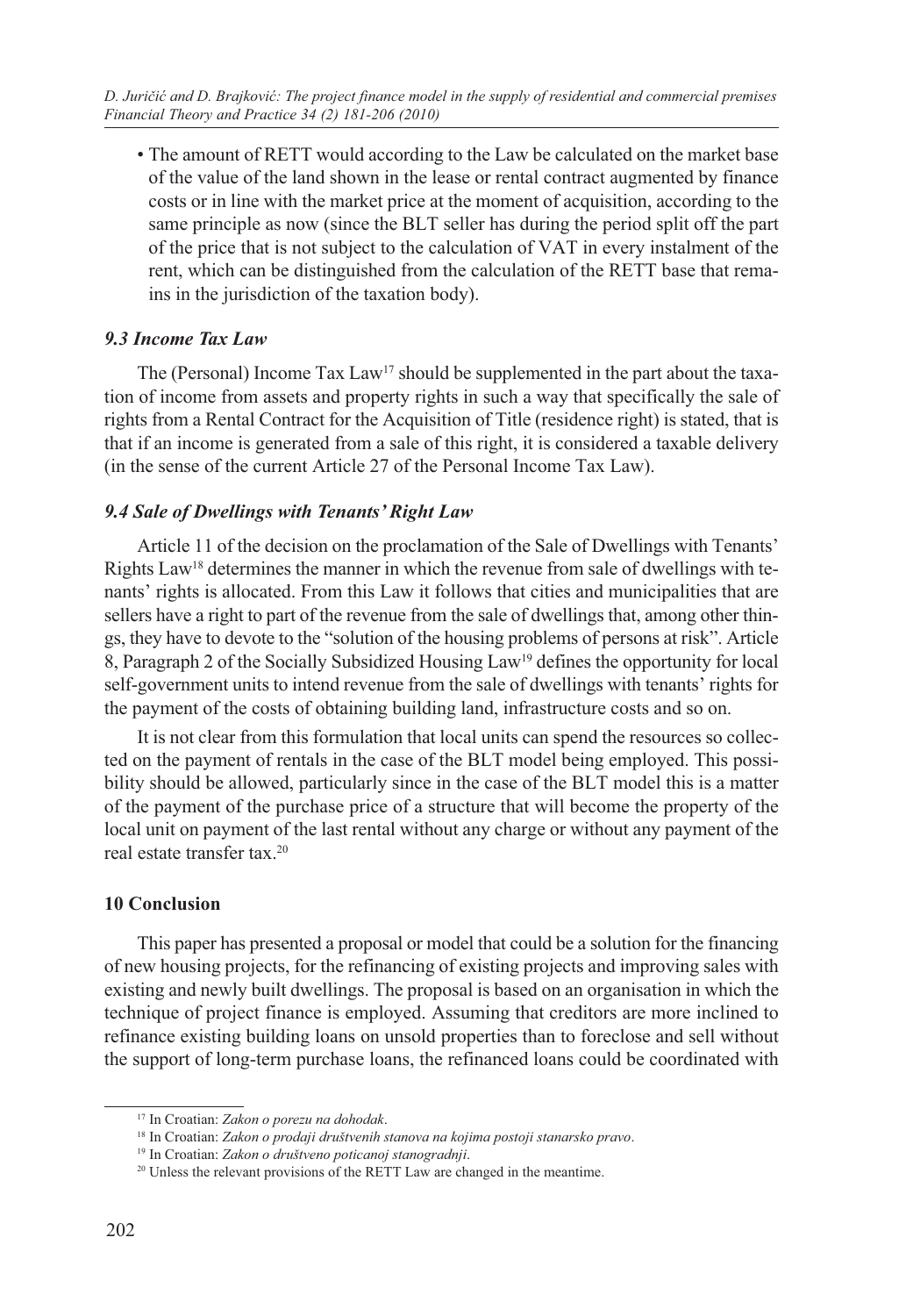greater demand if it were based on long-term lease with transfer of title to the property to the lessee on the conclusion of the contractual period of the loan. Demand might be enlarged since the lessees could more frequently change their residences while receiving reimbursement for the rentals paid, which would be much more attractive than the payment of rental without any reimbursement from the new lessee. If the tax laws were changed in the manner proposed here, this is quite probable even in spite of the rent being greater than the traditional rent, for the reasons already stated.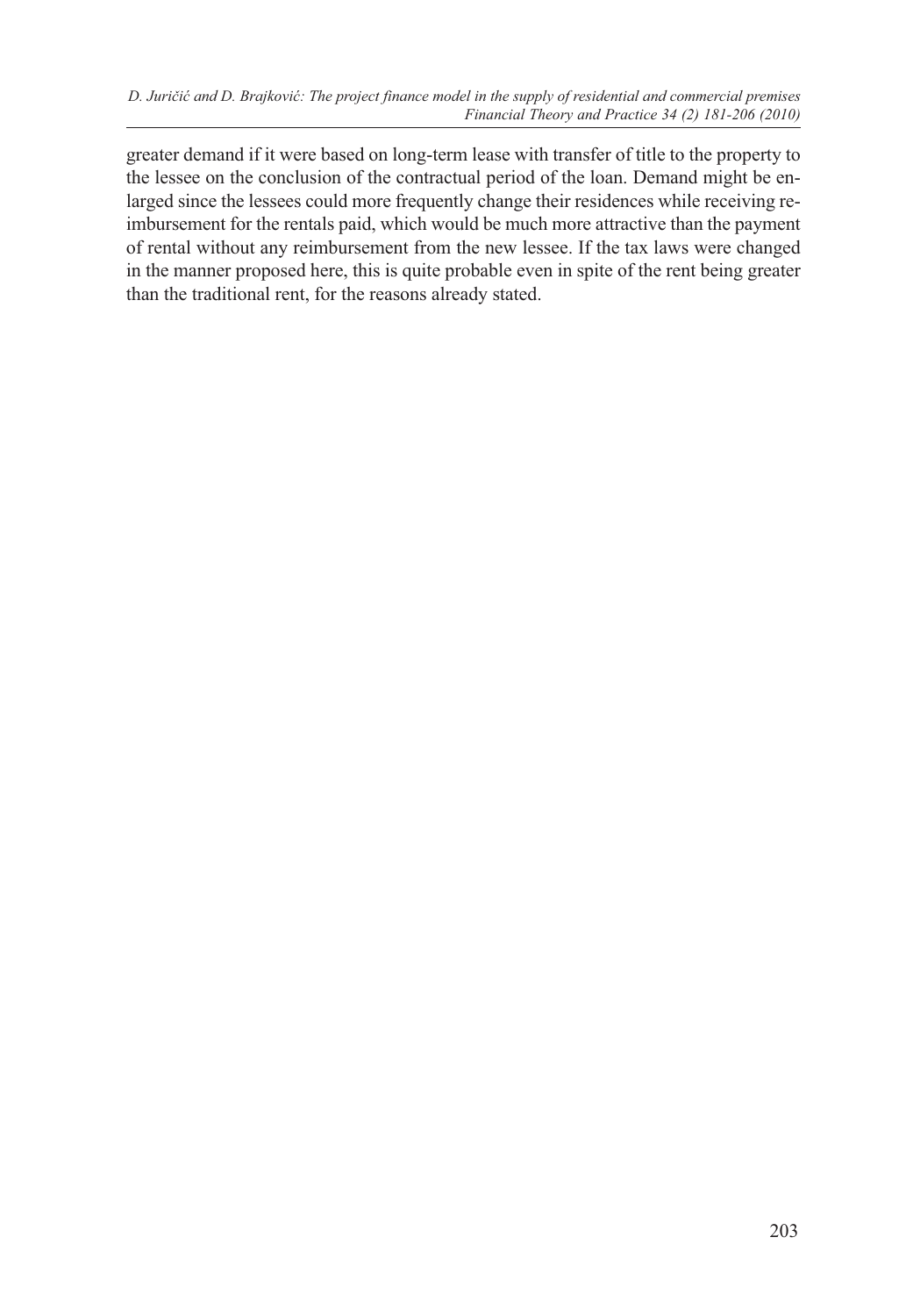# **APPENDIX 1: Comparative calculations of rental and annuity**

*1) Calculation in the case of the traditional model of a dwelling sold on the market*

The base for the calculation of VAT in the traditional model of sale: total costs of the project (120,000) minus costs of land and municipal land development (20,000) equals 100,000. VAT at a rate of 23% comes to 23,000. Total sales price not including RETT is  $120,000 + 23,000 = 143,000$ . Here one should certainly point out that the basis for the calculation of VAT is 83.33% of the total costs of the project  $(100,000 / 120,000 =$ 83.33%).

## *2) Calculation with the build, lease and transfer model*

Annuity for source of finance of 120,000 (total costs of building) over a period of 20 years at 8% annual interest comes to 1,003.11. Of this annuity, 88.33% is taxable with VAT which gives the basis for the calculation of VAT in the amount of 836.44, while VAT itself comes to 192.38. According to this calculation (and the assumption of the change of regulations relating to the calculation of VAT) the SPE monthly invoices rental charges as follows:

#### *3) Comparison of rental and loan*

If the purchaser were to take out a housing loan for 20 years at an interest rate of 8% for the purchase of a dwelling the selling price of which is 143,000, the annuity the purchaser would have to pay would be 1,196.11, which is the same as the monthly rental.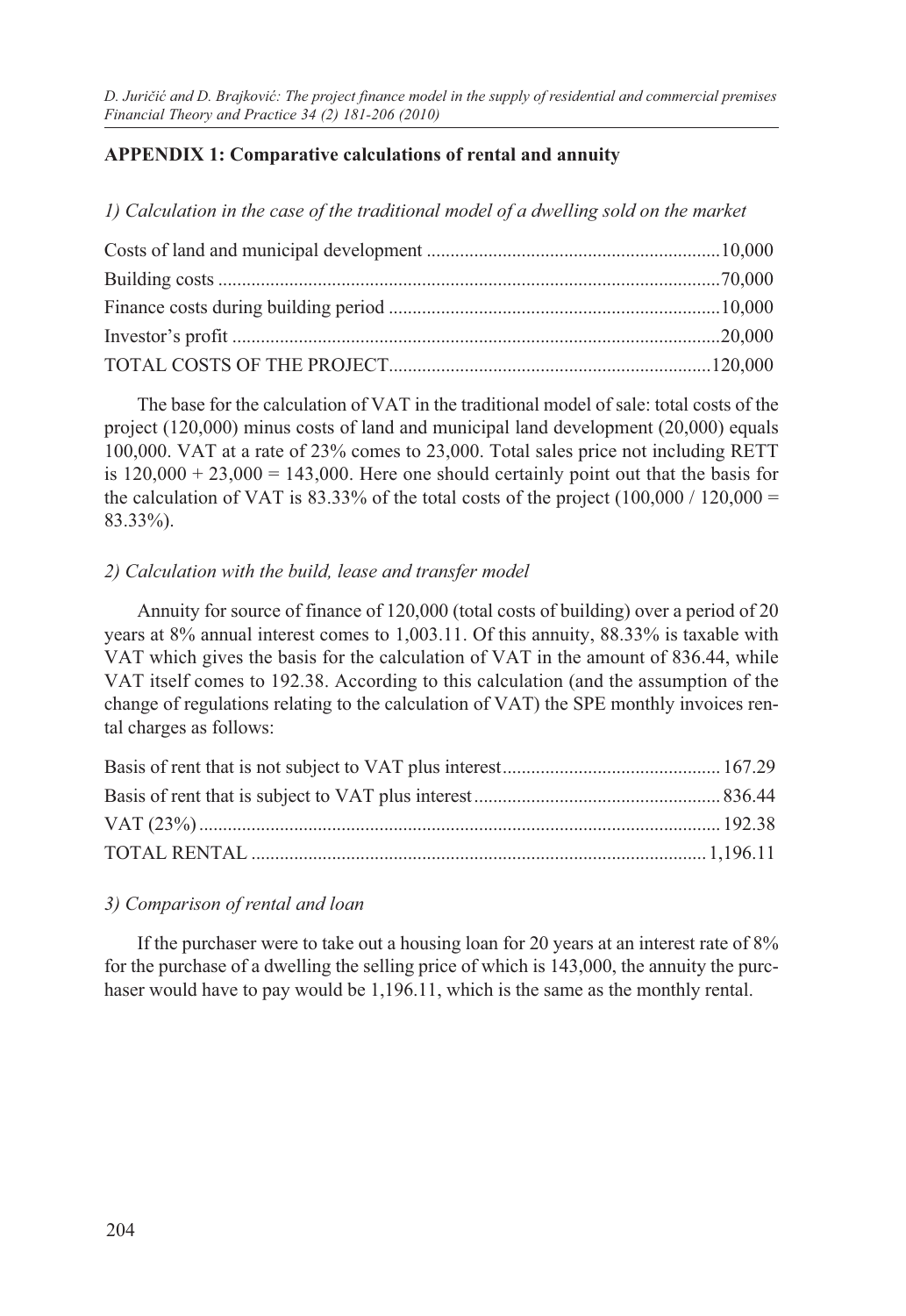## *4) Comparison of taxes charged with the traditional model and the build, lease and transfer model*

| <b>Description</b> | VAT.                         |                                                                               | <b>RETT</b>                                                       |                                                                       |
|--------------------|------------------------------|-------------------------------------------------------------------------------|-------------------------------------------------------------------|-----------------------------------------------------------------------|
|                    | <b>Traditional</b>           | BLT                                                                           | <b>Traditional</b>                                                | BLT                                                                   |
| Amount             | 23,000                       | 46,171.20                                                                     | 1.000                                                             | 2,007.48                                                              |
| <b>Basis</b>       | Part of the<br>selling price | Part of the rental<br>for the base $\times$<br>12 months $\times$ 20<br>years | Part of selling<br>price for land<br>and municipal<br>development | Part of rental without<br>VAT $\times$ 12 months $\times$<br>20 years |
| Payment            | On signing the<br>contract   | Proportionally in<br>each rental                                              | On signing the<br>contract                                        | With the last rental                                                  |

*Table A1: Comparison of calculation and payment of tax*

Assumptions for the values in the Table:

- maturity of housing and investment loan is the same and comes to 20 years,
- loans are paid off monthly,
- interest rate on both loans comes to 8% p.a.,
- costs of building are the same,
- in the period of use there is no change in the rate and basis for the calculation of the tax.